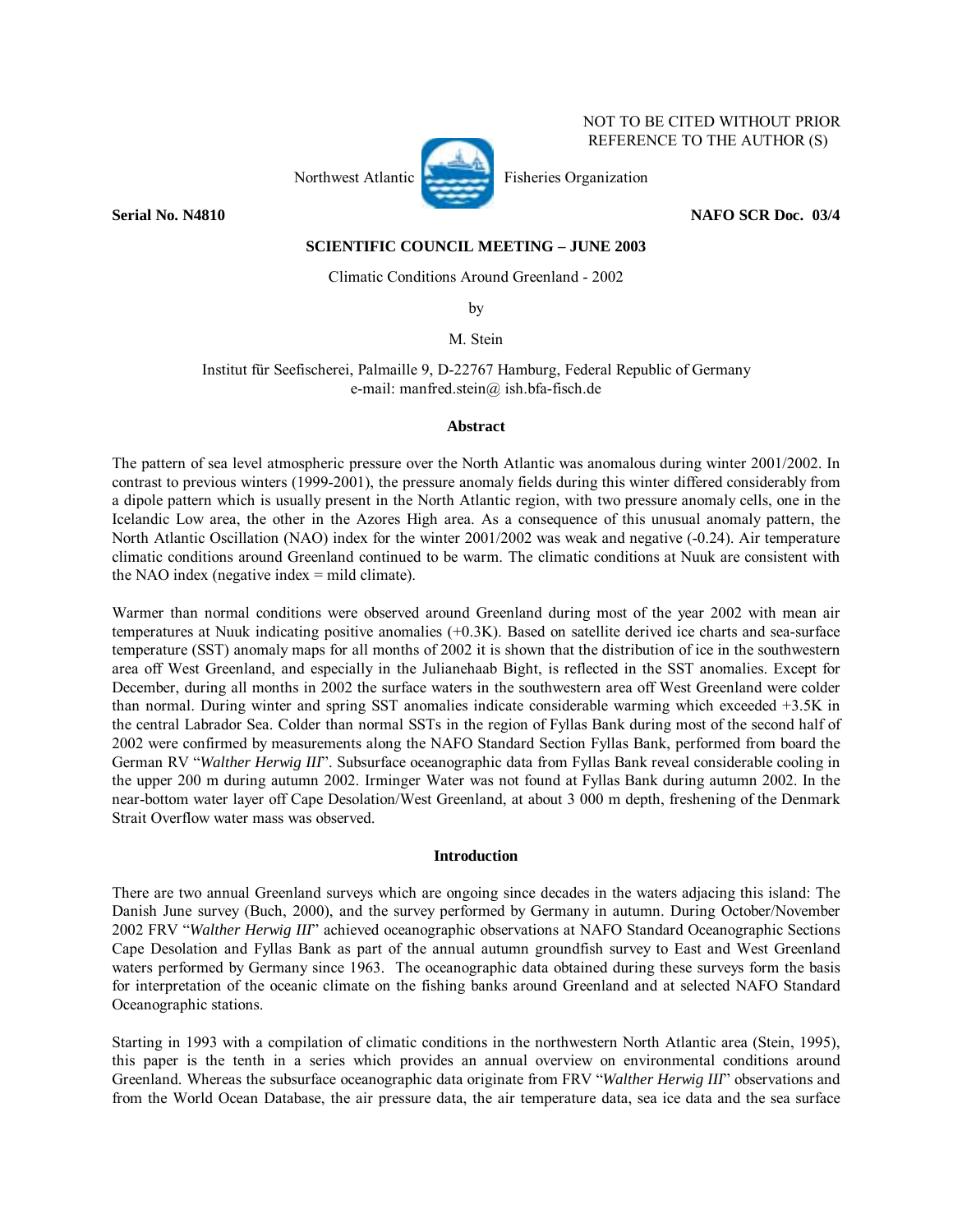temperature anomalies are taken from sources given under data and methods.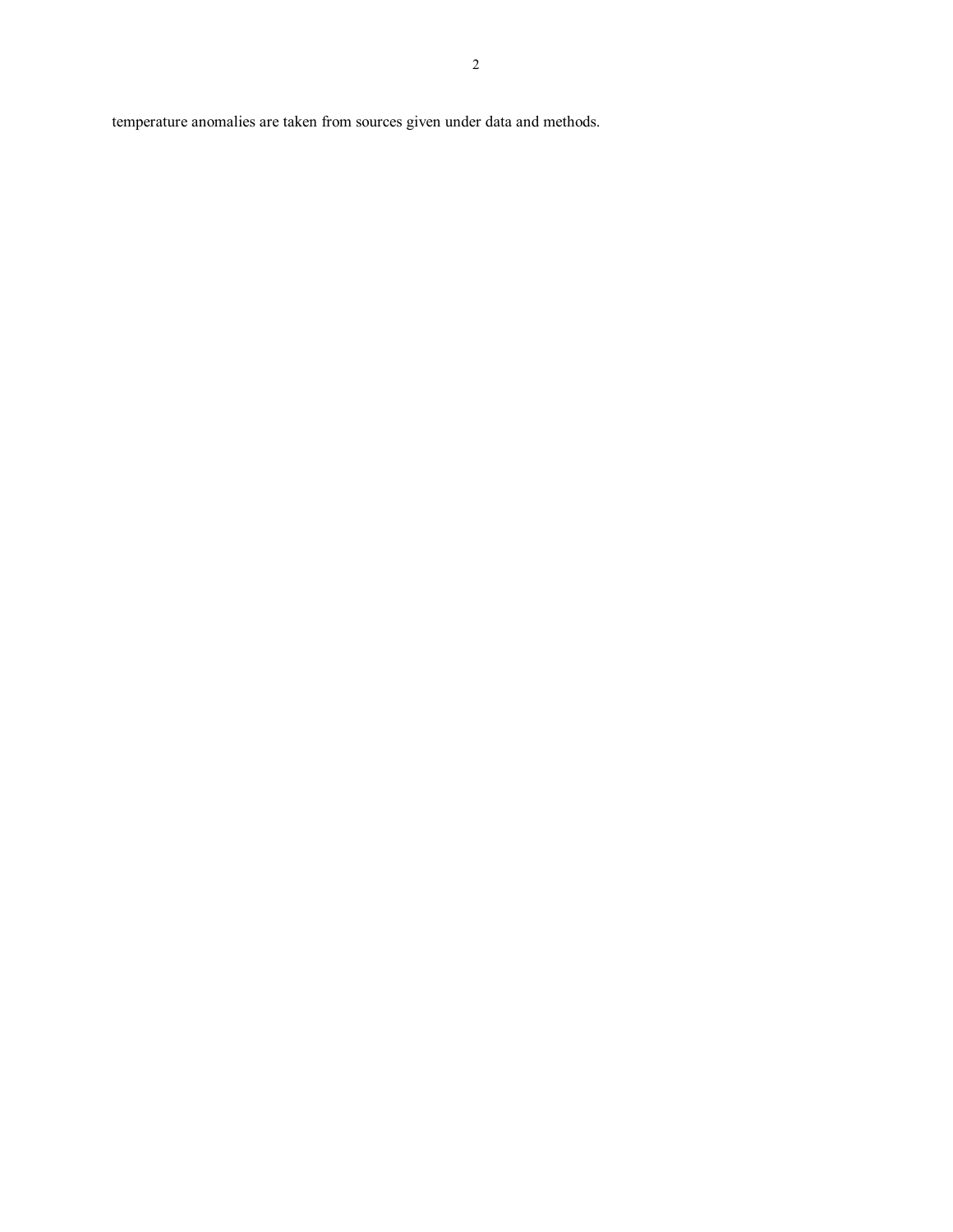#### **Data and Methods**

The pattern of sea level atmospheric pressure anomaly during the winters (December, January, February) of 1990 to 2003 (Fig. 2a-c) and of sea level atmospheric pressure (Fig. 2d) was taken from NCEP/NCAR Reanalysis data from the NOAA-CIRES Climate Diagnostics Centre: http://www.cdc.noaa.gov/Composites.

The NAO Index as given in Fig. 3 refers to the mean December, January, February (DJF) sea level pressure (SLP) from the Azores (Ponta Delgada, PD) and from Iceland (Akureyri, A). The individual SLP's are standardized to 1961-90 base period, and calculated using

$$
\text{NAO}_{i} = \frac{p_{i} - \overline{p}}{\sigma} \Big| PD - \frac{p_{i} - \overline{p}}{\sigma} \Big| A
$$

with  $i = \text{year}, p_i = \text{SLP}$  of the given year from PD or A, p = mean SLP of the 1961-90 base period from PD or A, σ = standard deviation of the 1961-90 base period. DJF pressures for 1998/99 and 1999/2000 for Ponta Delgada were defined by regression (Loewe and Koslowski, 1998).

Data on the atmospheric climate of Greenland were sampled by the Danish Meteorological Institute at Nuuk (64°11'N, 51°44.5'W), Egedesminde (68°42.5'N, 52°53'W) and Angmagssalik (65°36'N, 37°40'W). Whereas the first data set was mutually supplied by the Danish Meteorological Institute in Copenhagen and the Seewetteramt, Hamburg, the latter data sets were given by the Seewetteramt, Hamburg. The climatic mean which the air temperature anomaly charts are referenced to is 1961-1990. Ice charts (Fig. 11-16) were taken from:

http://www.natice.noaa.gov/pub/East\_Arctic/Baffin\_Bay/Davis\_Strait/; http://www.natice.noaa.gov/pub/East\_Arctic/Greenland\_Sea/Greenland\_Sea\_southwest/; http://www.natice.noaa.gov/pub/East Arctic/Greenland Sea/Greenland Sea South/.

They originate from NOAA satellite ice observations. Analysis of ice conditions is grouped in sub areas which are denoted in the above given internet links (Baffin Bay/Davis Strait, Greenland Sea southwest, Greenland Sea South).

Sea surface temperature anomaly data (Fig. 17, 18) for the region between Greenland and Labrador were taken from the IGOSS Data Base http://ingrid.ldgo.columbia.edu/SOURCES/.IGOSS .

During cruise WH244 of FRV "Walther Herwig III", CTD profiles were obtained at each fishing position of the surveyed area (Fig. 1). Observations on Standard Oceanographic Stations (Stein, 1988) were done at the Cape Desolation Section and the Fyllas Bank Section (Fig. 19). Salinity readings of the CTD (SeaBird 911+) profiles were adjusted to water samples derived by Rosette water sampler. A mean salinity deviation of -0.001 was applied to all profiles. Data analysis and presentation was done using the most recent version of Ocean Data View (mp-Version 1.4-2003). Theta/S sections of Cape Desolation Section and Fyllas Bank Section are displayed in Fig. 20 and 21, the θS-water mass diagram is given in Fig. 22. Time series of temperature anomaly at Fyllas Bank station 4 is given in Fig. 24 and 25, and the time series of salinity calibration samples at NAFO Cape Desolation Station 3 is given in Fig. 23.

Water mass analysis was done using the "patch" option in Ocean Data View for Irminger Water ( $4^{\circ}$ C < Theta <  $6^{\circ}$ C, 34.95 < S < 35.1) for the autumn observations (Fig. 26). Historic data for this analysis was taken from the World Ocean Database (WOD98, WOD01) and the World Ocean Atlas 1994. These historic data from Fyllas Bank Section station 4 were mainly sampled by Denmark and Germany. For this site there is also information available in the World Databases measured by vessels from Canada, USA, Norway, UK and Russia. The time period covered in this paper is 1946-2002.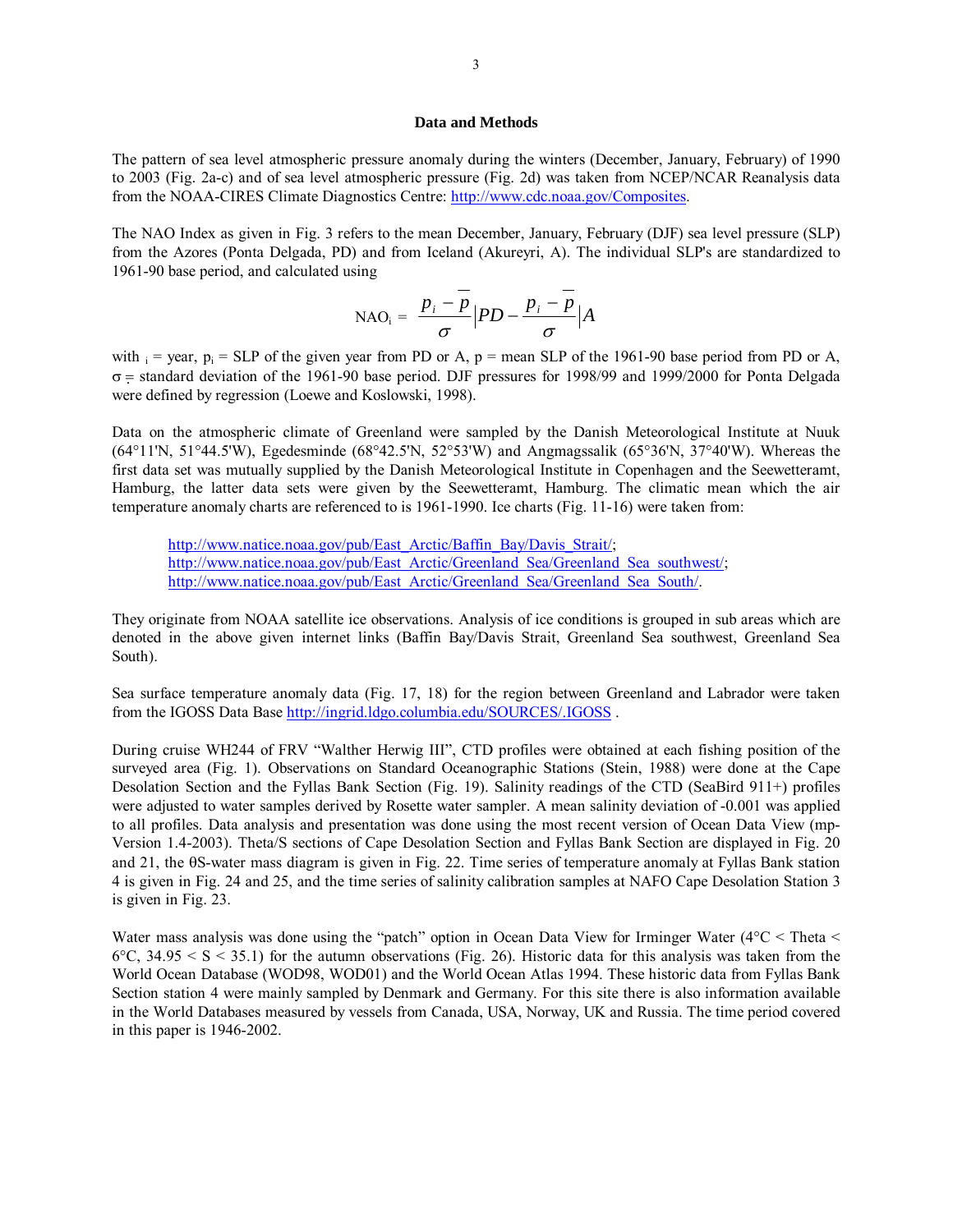#### **Results and Discussion**

### **The North Atlantic Oscillation**

### *General considerations*

The North Atlantic Oscillation is a large scale alternation of atmospheric mass with centres near the Icelandic Low and the Azores High. It is most pronounced during winter. One of the earliest known writings of what we now call the North Atlantic Oscillation (NAO) is by Hans Egede, known as "The Apostle of Greenland" because of his missionary work there which began in 1721 and continued for fifteen years. In his diaries Egede wrote: "In Greenland all winters are severe yet they are not all alike. The Danes have noticed that when the winter in Denmark was severe, as we perceive it, the winter in Greenland in its manner was mild, and conversely" (van Loon and Rogers, 1978; Wanner *et al*., 2001).

The pressure difference calculated, as given under Data and Methods, is the NAO index. The red/blue year labels in Fig. 2 denote a positive/negative NAO index for the respective winter. The *positive* NAO index phase shows a stronger-than-normal subtropical high pressure center and a deeper-than-normal Icelandic low. The increased pressure difference results in more and stronger winter storms crossing the Atlantic Ocean on a more northerly track. This results in warm and wet winters in Europe and in cold and dry winters in northern Canada and Greenland. The eastern US experiences mild and wet winter conditions.

The *negative* NAO index phase shows a weak subtropical high and weak Icelandic low. The reduced pressure gradient results in fewer and weaker winter storms crossing on a more west-east pathway. They bring moist air into the Mediterranean and cold weather to northern Europe. The US east cost experiences more cold air outbreaks and hence snowy winter conditions. Greenland, however, will have milder winter temperatures.

# *The NAO during the 1990s and early-2000s*

The pattern of sea level atmospheric pressure anomalies over the North Atlantic during the winters (December, January, February) of 1990 to 2001 is given in Fig. 2a, b. Winter seasons with classical pressure dipole patterns are 1993, 1994, 1995, 1999 and 2000, with negative anomalies in the Icelandic Low area and positive anomalies in the Azores High area. There are two winter seasons which show pressure dipole patterns, however of different signs, 1996 and 2001. During these two winter seasons the sea level pressure anomalies were positive in the region of the Iclandic Low and negative in the region of the Azores High. In both cases (see Fig. 2a and b) the previous winters, 1995 and 2000, showed classical pressure dipole patterns, however of different signs.

Figure 2c shows the pattern of sea level pressure anomalies over the North Atlantic during the winters of 2002 and 2003. There was no similar pressure pattern recorded during the winters of the 1990s and early-2000s as during these two recent winters.

# *Air pressure dipole patterns*

Around the turn of the century, during the last six years, Figs. 2b and c show three pressure dipole patterns (1999, 2000 and 2001), and three patterns which differ considerably from a dipole pattern (1998, 2002 and 2003). These patterns reveal four or less centres of pressure anomaly. During the winter of 1998 a positive anomaly cell is found stretching from eastern Canada to Spitsbergen, another positive cell is situated over Europe, and a negative anomaly cell is embedded between both cells with centres of anomaly northwest of the Azores and over Russia. The 2002 winter anomaly pattern reveals two major pressure cells, a positive cell over Spain and France and a negative cell over Eastern Europe. In the west there are two cells, a positive one over Iceland and a negative one between Newfoundland and the Azores. The 2003 situation indicates a complete change from a north-south oriented dipole structure (e.g. 1999, 2000 and 2001) to an east-west oriented dipole structure. The latter reflects the long-lasting flow of cold air masses from Scandinavia and Russia to Western Europe during the winter of 2003.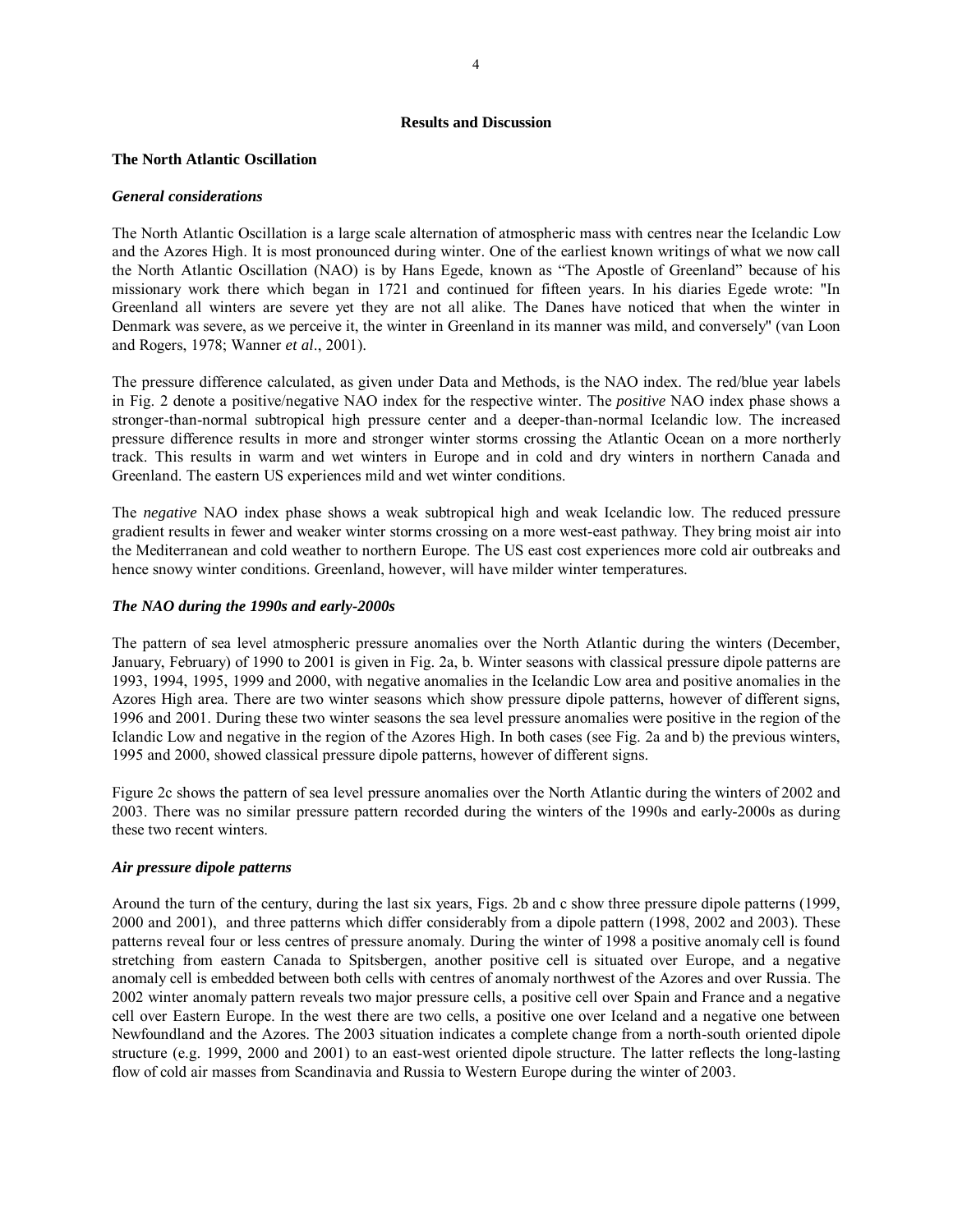The sea level atmospheric pressure over the North Atlantic during these six years is given in Fig. 2d. NAO *positive* winters, like 1999 and 2000, outline a deeper-than-normal Iclandic Low and a stronger-than-normal subtropical Azores High. NAO *negative* winters, like 1998, 2001, 2002 and 2003 show a weak subtropical high and a weak Icelandic low.

# *The NAO index*

The NAO index as given for the last and present decade shows mostly positive values (Fig. 3, upper panel). The index for winter 2001/2002 (December-February) is, however, negative (-0.24).

During the second half of the last century we see that the 1960s were generally "low-index" years while the 1990s were "high-index" years. There was a major exception to this pattern occurring between the winter preceding 1995 and the winter preceding 1996, when the index flipped from being one of its most positive values to its most negative value this century (Fig. 3 upper panel).

The direct influence of NAO on Nuuk winter mean air temperatures can be seen in Fig. 4: A "low-index" year corresponds with warmer-than-normal years. Colder-than-normal climatic conditions at Nuuk are linked to "highindexî years. This indicates a negative correlation of Nuuk winter air temperatures with the NAO. Correlation between both time series is significant ( $r = -0.73$ ,  $p \ll 0.001$ ).

# **Air Temperature and Climatic means**

Similar to previous years conditions (Stein, 2001), February was the coldest month off West Greenland, and the positive air temperature conditions as observed during December 2001 at the West Greenland sites, were maintained through to January 2002.

The annual air temperature curves referenced to the climatic means at the three observation sites off West and East Greenland, are given in Fig. 5 to 7. Egedesminde's air temperatures during 2002 were mostly at or above the climatic mean, with colder than normal conditions being encountered at this site during February (Fig. 5). Nuuk experienced colder than normal conditions during February, March and April (Fig. 6). Air temperature anomalies (in brackets: mean temperature of the month) during February were -3K at Egedesminde  $(-19^{\circ}C)$ , and  $-3.7K$  Nuuk  $(-11.5^{\circ}C)$ . Angmagssalik (Fig. 7) experienced climatic conditions which were near or above the climatic mean throughout the year, except for February when air temperature anomalies were  $-1.3K$  and monthly mean temperature was  $-9^{\circ}$ C.

### **Climatic Variability off West Greenland**

The annual mean air temperature anomaly calculated for 2002 is 0.3K (Fig. 8). This is a continuation of a series of warmer-than-normal years (0.2K to 1.3K) which started in 1996, with the exception of 1999 which was colderthan- normal (-0.3K). The presentation of decadal air temperature anomalies Nuuk (Fig. 9) reveals much variability during the first year of each decade: whereas the years 1950 and 1960 were warmer-than-normal, 1970 about normal, the years 1980 and 1990 indicated considerable positive/negative anomalies, and the year 2000 conditions were similar to 1980. The year 2001 was the warmest "year 1" since the 1950s, and 2002 is the first warmer-than-normal "year 2" after three decades. The long-term trend of Nuuk air temperature anomalies (the 13year running mean as well as the 5-year running mean) is, as emphasised by Stein (1999, 2000) pointing at intermediate warming, a feature which was also observed during the 1970s and 1980s (Fig. 10).

### **Ice Conditions around Greenland**

Winter sea ice conditions were favourable during 2002 off West Greenland. The sea ice drift has a significant offshore component which is called the "West Ice". The southernmost location of the ice edge of "West Ice" was found around 20 March in the off-slope region of the Fyllas Bank (Fig. 11 and 12). Multi-year sea ice, coming from the Arctic Ocean via the East Greenland current to the Cape Farewell area, is called "Storis". During mid-March, the East Greenland coast was surrounded by sea ice with the concentration of 9-10 tenth. There was also a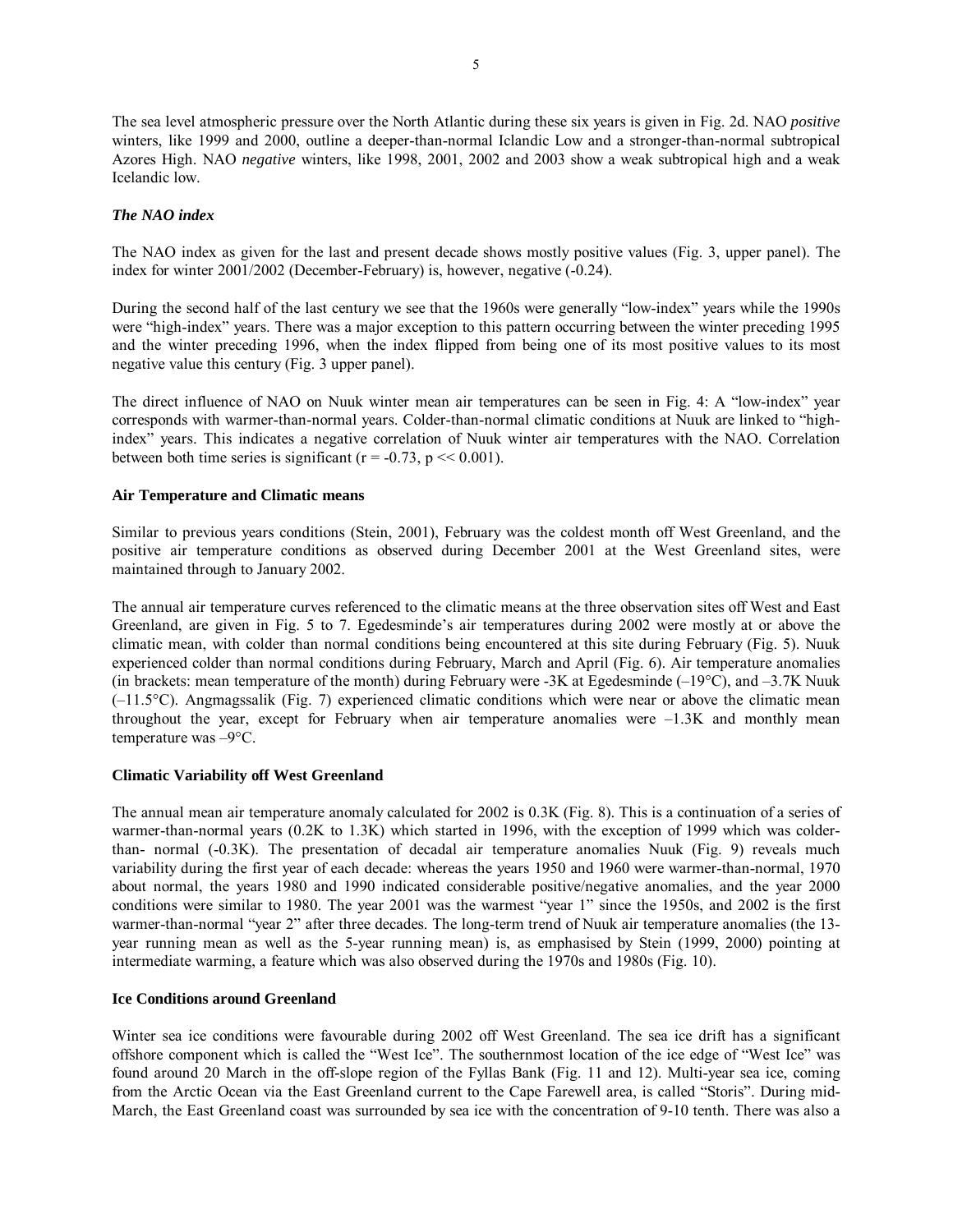tongue of newly formed ice in the Cape Farewell region (Fig. 13). Maximum extension of "Storis" off West Greenland was found in the southwestern bight of Greenland (Julianehaab/Qaqortoq) around mid-June (Fig. 14). Sea ice formed again off West Greenland in late November (Fig. 15) when 4-6 tenth of ice concentration was observed in the Disko Bight area. Off East Greenland first sea ice formation was encountered in the Angmagssalik area during late November (Fig. 16). Due to these favourite ice conditions the cruise WH244 of FRV *<sup><i>walther*</sup> *Herwig III*<sup>n</sup> to East and West Greenland waters in October/November 2002 was not affected by any sea ice.

### **Sea Surface Temperature Anomalies**

Similar to previous years, colder than normal conditions in sea surface temperatures (SSTs) were encountered during most of the year in the Julianehaab Bight/Southwest Greenland where temperatures dropped -2.5K below the norm (Fig. 17, 18). During winter and spring season a patch of warmer-than-normal water is seen to remain in the centre of the Labrador Sea. As in previous years, during the months of February to May core temperature anomalies of more than +3.5K were found in a warm pool of surface water at about 60°N, 55°W. During the second half of 2002, SSTs anomalies indicate cooling in the area of Fyllas Bank and to the south (Fig. 18, between about 51°W and 55°W). This surface water cooling was also observed by CTD profiles taken along the Fyllas Bank section on 8 November 2002. Maximum warming off West Greenland was observed during the month of December (Fig. 18).

# **Subsurface Observations off West Greenland**

Vertical distribution of potential temperature and salinity at the NAFO Standard Oceanographic Sections Cape Desolation and Fyllas Bank (Fig. 19) are given in Fig. 20 and 21. They reveal the typical distribution of cold, low saline waters on the banks and warm saline waters at the slope region.

The water mass characteristics potential temperatureθ, potential density  $(\sigma \theta)$  and salinity (S) for these sections are given in Fig. 22. Starting in the lower left corner of the diagram, the cold, diluted surface waters emerge from the picture showing potential densities of  $\sigma\theta = 25.5$  to 26. In the deeper parts of the profiles, centered near  $\sigma\theta = 27.5$ , the domain of the warm Irminger Water is visible with temperatures exceeding 6°C and salinities near 35. Below the warm water the θ S-diagram is rather uniform showing temperatures less than 2°C at the lower end of the diagram. These θS-characteristics document the thermohaline conditions of the near-bottom water layer at about 3 000 m depth at station 3 of the Cape Desolation Section (CD3). This deep layer is influenced by the Denmark Strait Overflow water mass (Swift, 1984; Stein and Wegner, 1990).

Data on calibration samples taken at CD3, reveal freshening in deep water layers from 1984 onwards (Fig. 23). The freshening trend is significant at all observed depths (1 500 m, 2 000 m, 2 500 m, 3 000 m). The statistics for the linear trends are given in Table 1.

Time series of temperature measurements from Fyllas Bank Station 4 are given in Fig. 24 and 25. The data are referenced to the 1963-90 climatic mean. The surface layers 0-50 m (Fig. 24) and 0-200 m (Fig. 25) reveal considerable cooling during 2002. This surface water cooling is in the range from  $-0.36K$  (0-200 m) to  $-0.69K$  (0-50 m). A similar amount of cooling is documented in the SST anomalies for November 2002 (Fig. 18).

The dashed curves in Fig. 24 and 25 denote the time series of the NAO winter index (1980-2002). There is *no* significant correlation between variations of water temperature anomalies and variations of NAO index. The correlation found is negative and the correlation coefficients are  $r = -0.32$  for the 0-50 m layer, and  $r = -0.34$  for the 0-200 m layer.

The major heat input to the water column off West Greenland is derived by advection, i.e. the warm Irminger component of the West Greenland Current. A total of 40 oceanographic stations were performed during the West Greenland part of cruise WH244 of FRV "*Walther Herwig III*". Among these there are profiles which were obtained along two NAFO Standard Oceanographic Sections, Cape Desolation and Fyllas Bank (Fig. 19). These temperature/salinity profiles show the presence of Irminger Water during autumn 2002 only at stations 2 and 3 of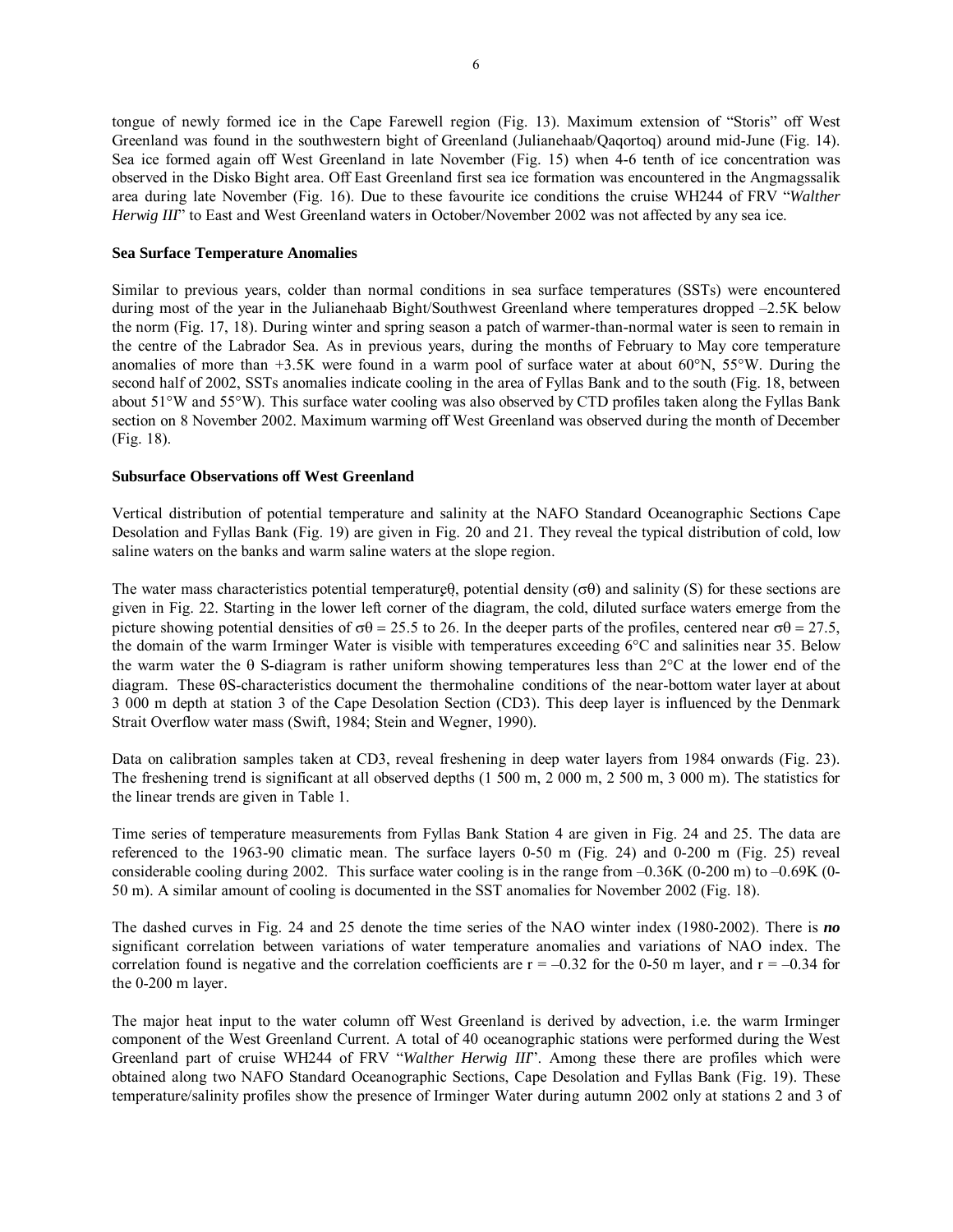the Cape Desolation section at depths between 600 m and 900 m. At Fyllas Bank, the characteristic parameters of Irminger Water ( $4^{\circ}$ C < Theta <  $6^{\circ}$ C, 34.95 < S < 35.1; Fig. 22) were slightly missed by the profiles obtained at station 4 (Theta=5.32°C, S=34.945) and station 5 (Theta=5.22°C, S=34.935).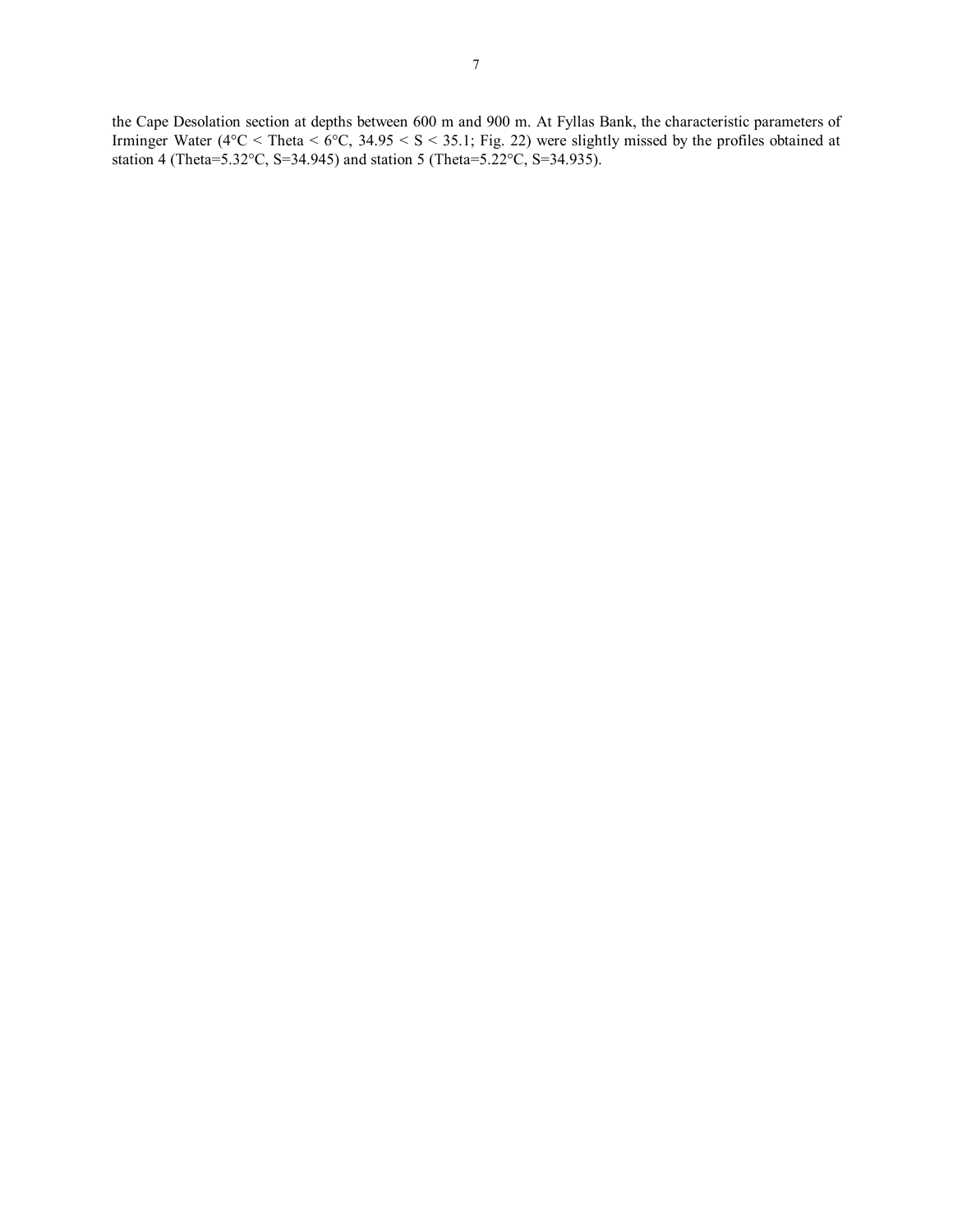An analysis on the presence of Irminger Water at Fyllas Bank station 4 during autumn, reveals that this water mass is mostly found at depths between 400 and 800 m (Fig. 26). The data indicate that Irminger Water was not found during all years at this site. There are some observations on the presence of Irminger Water at Fyllas Bank station 4 in the 1960s, in the second half of the 1980s, the early-1990s, during 1999 and 2000 (Fig. 26).

#### **References**

- BUCH, E. 2000. Air-Sea-Ice Conditions off Southwest Greenland, 1981-97. *J. Northw. Atl. Fish. Sci.,* **26**: 123- 136.
- LOEWE, P., and G. KOSLOWSKI 1998. The Western Baltic sea ice season in terms of a mass-related severity index 1879-1992. *Tellus*, **50** A, 219-241.
- van LOON, H. and J.C. ROGERS, 1978: The Seesaw in Winter Temperatures Between Greenland and Northern Europe. Part I: General Description. *Mon. Wea. Rev.,* 106, 296-310.
- STEIN, M. 1988. Revision of list of NAFO standard oceanographic sections and stations. *NAFO SCR Doc.,* No. 1, Serial No. N1432, 9 p.
- STEIN, M. 1995. Climatic Conditions Around Greenland 1992. *NAFO Sci. Coun. Studies*, 22: 33-41.
- STEIN, M. 1999. Climatic Conditions Around Greenland 1997. *NAFO Sci. Coun. Studies*, 32: 69-74.
- STEIN, M. 2000. Climatic Conditions Around Greenland 1998. *NAFO Sci. Coun. Studies*, 33: 1-10.
- STEIN, M. 2001. Climatic Conditions Around Greenland 2000. *NAFO SCR Doc.* 01/3: 1-21.
- STEIN, M., and G. WEGNER. 1990. Thermohaline Observations on the Deep Waters off West Greenland. *NAFO Sci. Coun. Studies,* **14**: 29-37.
- SWIFT, J.H. 1984. The circulation of the Denmark Strait and Iceland-Scotland overflow waters in the North Atlantic. *Deep-Sea Res*., **31**: 1339-1355.
- WANNER, H., S. BRÖNNIMANN, C. CASTY, D. GYALISTRAS, J. LUTERBACHER, C. SCHMUTZ, D. B. STEPHENSON, and E. XOPLAKI. 2001. North Atlantic Oscillation - Concepts and Studies. *Surveys in Geophysics* **22:** 321-382.

| Depth $[m]$ | $r^2$ | r    |
|-------------|-------|------|
| 1 500       | 0.48  | 0.69 |
| 2 0 0 0     | 0.68  | 0.83 |
| 2 500       | 0.46  | 0.68 |
| 3 0 0 0     | 0.41  | 0.64 |

| Table 1. Correlation coefficient r and $r^2$ of linear |  |
|--------------------------------------------------------|--|
| trends incorporated in the calibration                 |  |
| time series as given in Fig. 23.                       |  |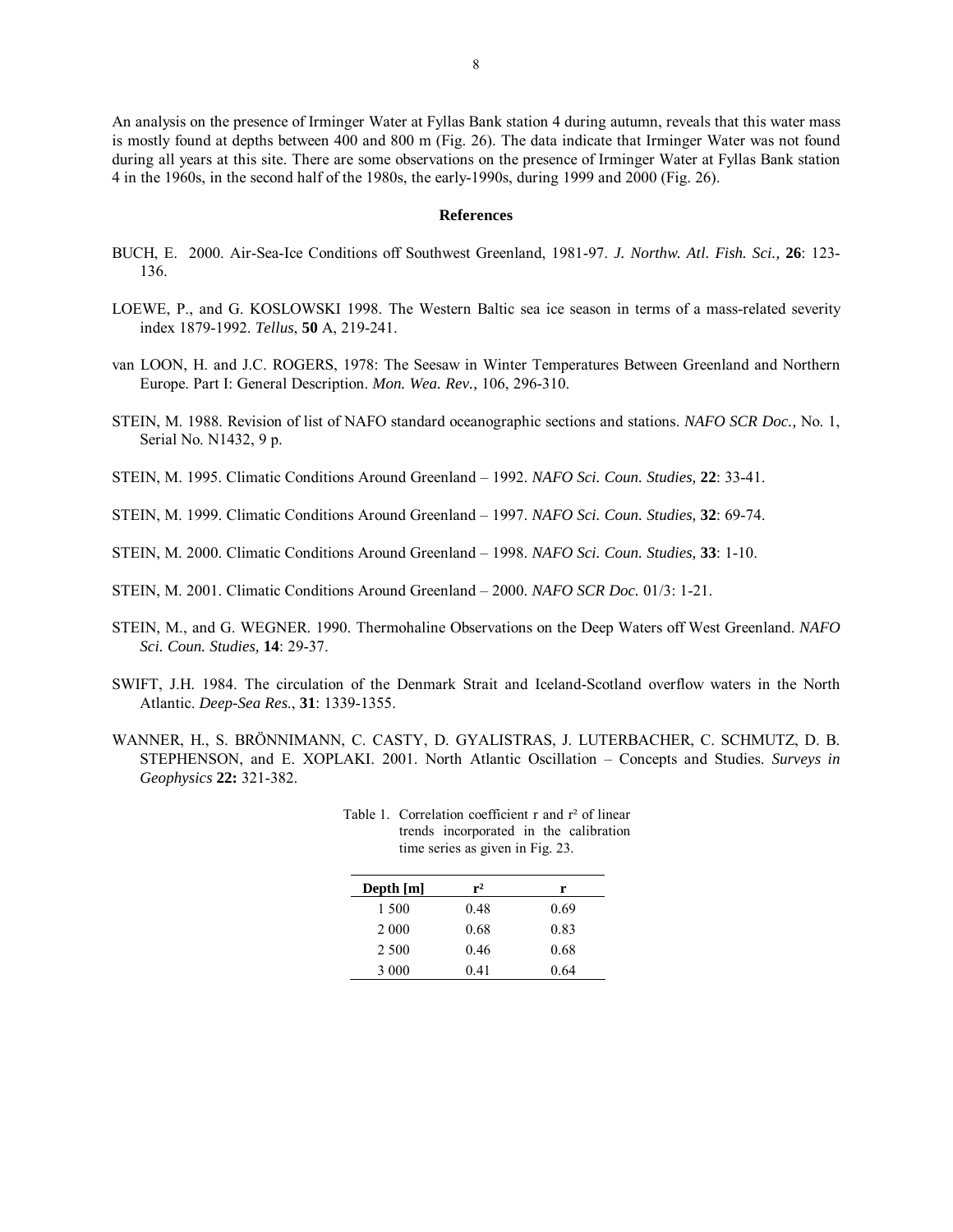

Fig. 1 Area of investigation during WH 244 (11 October-21 November 2002), and individual survey strata; strata 0-200 m: 1.1, 2.1, 3.1, 4.1, 5.1, 6.1 and 7.1, and 200-400 m: 1.2, 2.2, 3.2, 4.2, 5.2, 6.2 and 7.2 around Greenland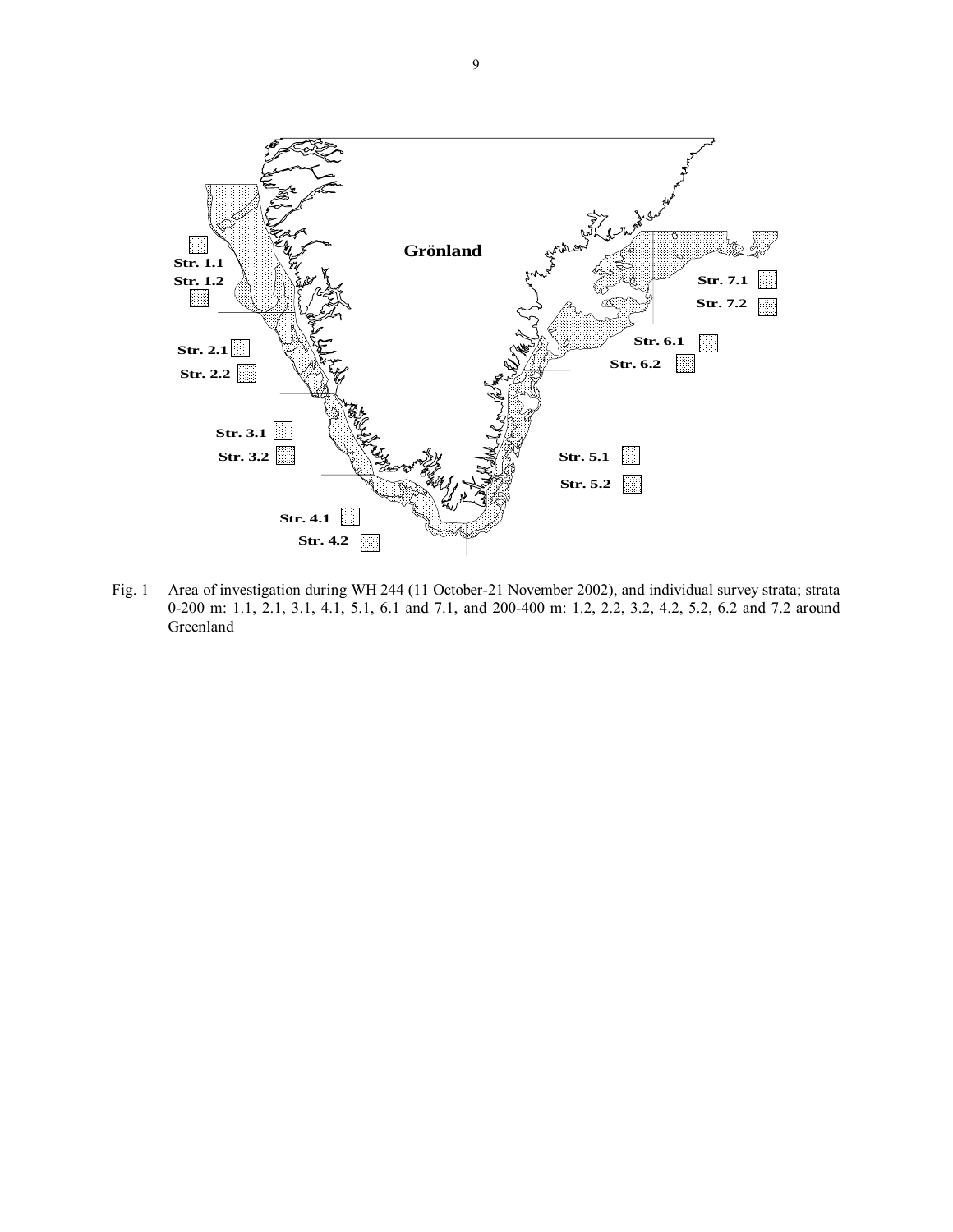

Fig. 2a. The pattern of sea level atmospheric pressure anomaly during the winter (December, January, February) of 1990 to 1995 from which the NAO index is calculated (Iceland to the Azores); red/blue year label denotes positive/negative NAO index.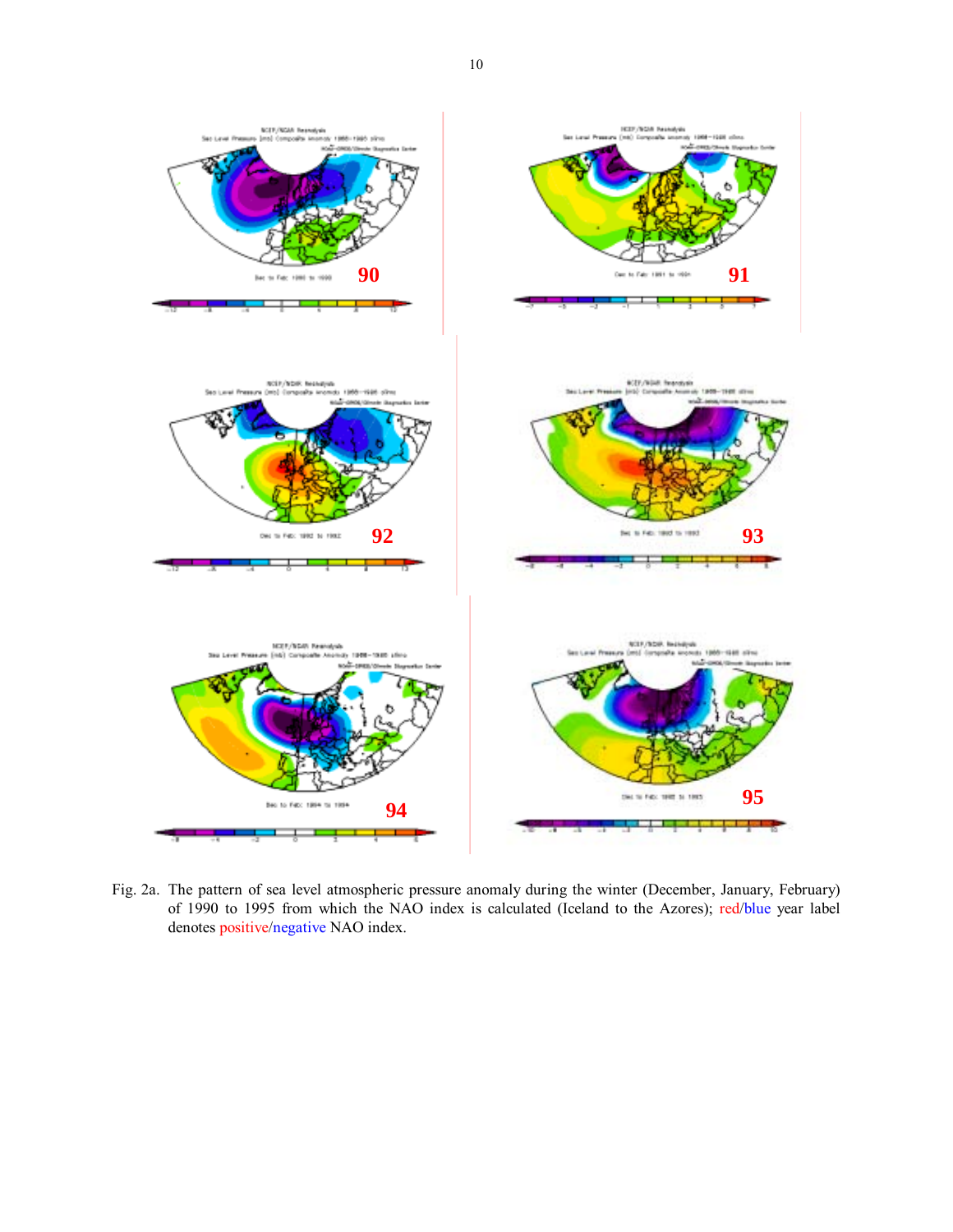

Fig. 2b. The pattern of sea level atmospheric pressure anomaly during the winter (December, January, February) of 1996 to 2001 from which the NAO index is calculated (Iceland to the Azores); red/blue year label denotes positive/negative NAO index.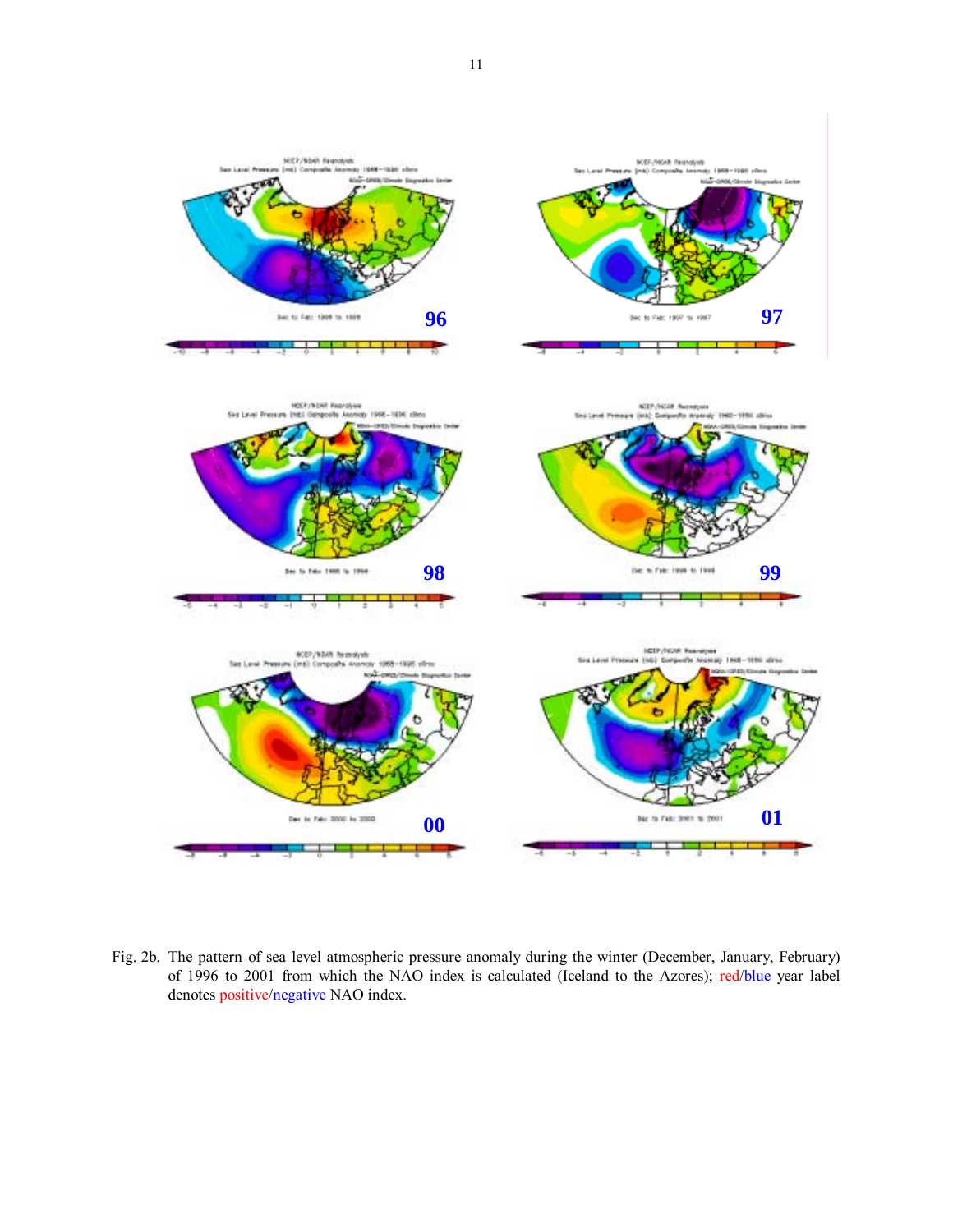

Fig. 2c. The pattern of sea level atmospheric pressure anomaly during the winters (December, January, February) of 2002 to 2003; red/blue year label denotes positive/negative NAO index.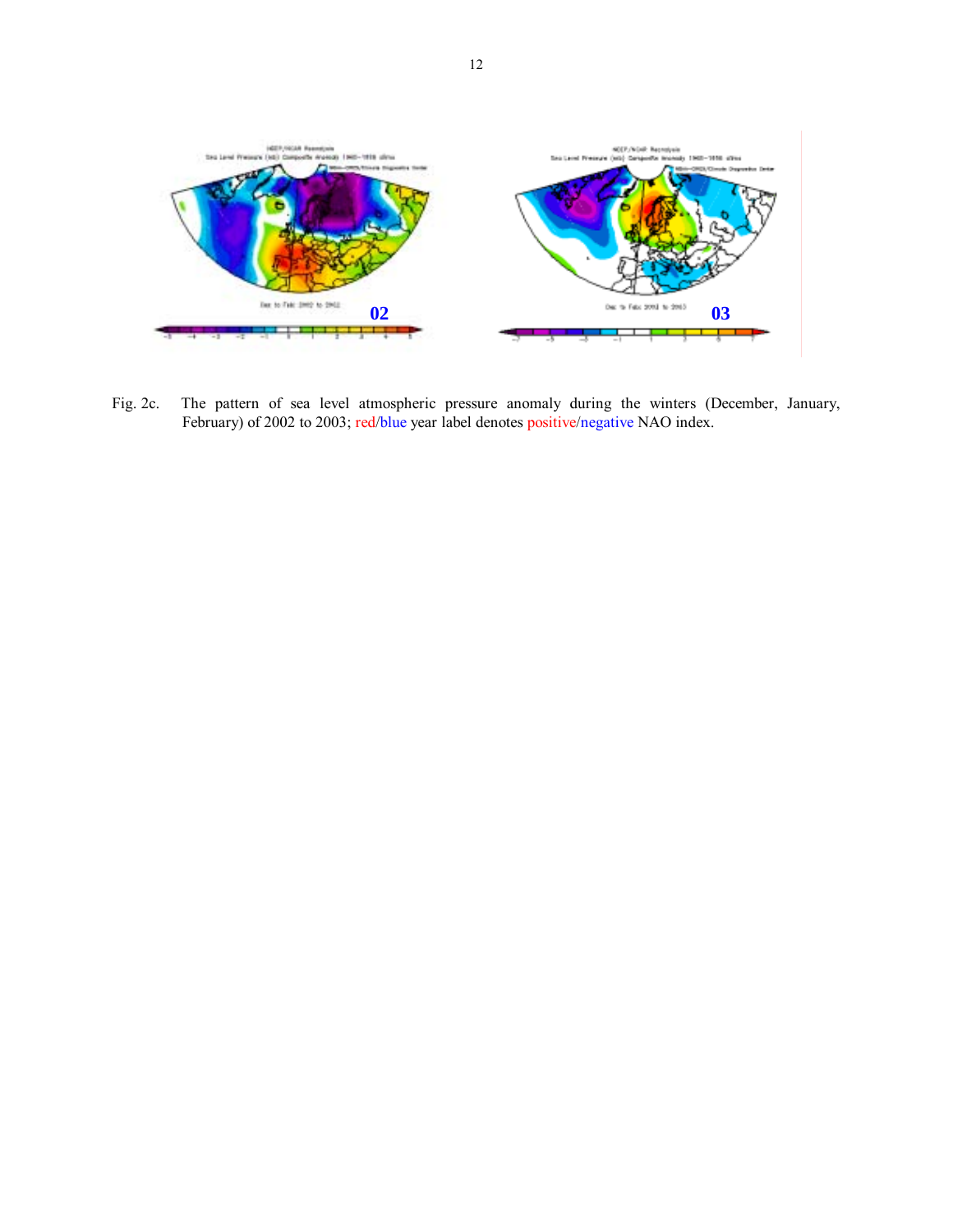

Fig. 2d. The pattern of sea level atmospheric pressure during the winters (December, January, February) of 1998 to 2003; red/blue year label denotes positive/negative NAO index.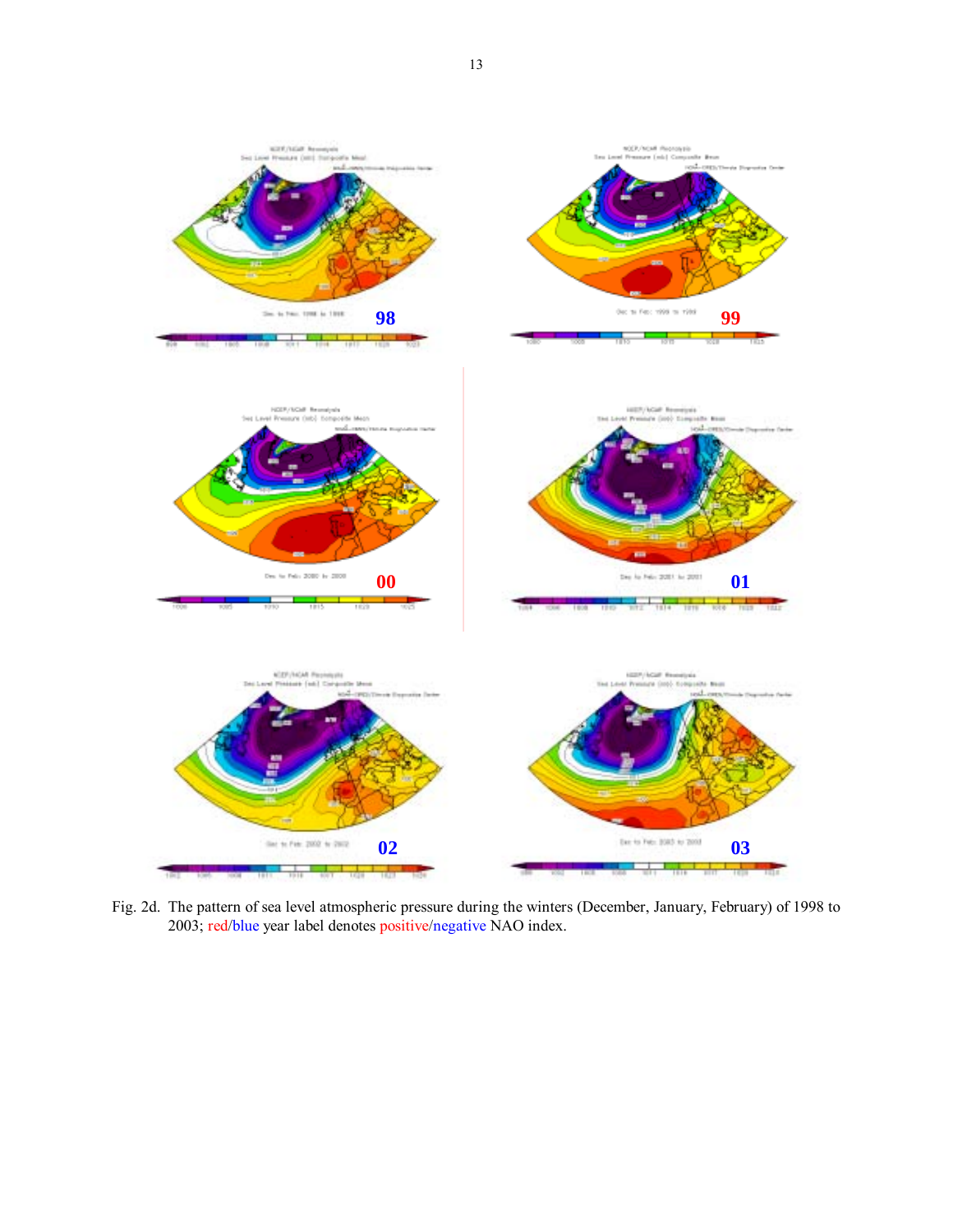

Fig. 3. The winter (DJF) NAO index in terms of the last and present decade (a) and the second half of the last century (lower Figure b, a 5-year running mean has been applied)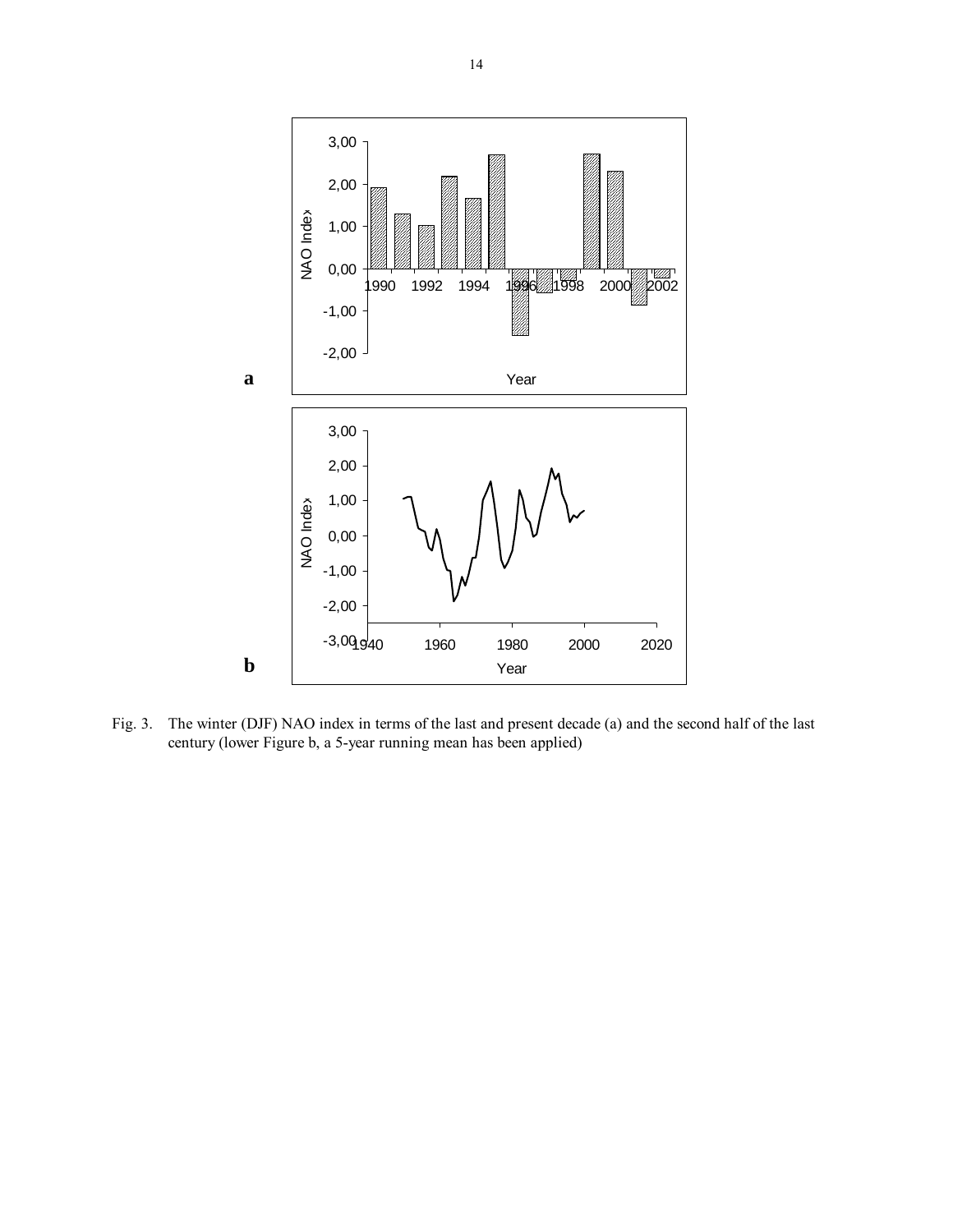

Fig. 4. The winter (DJF) NAO index in terms of the last century and during the first years of the 2000s decade (upper curve, dashed) and the winter (DJF) mean air temperatures at Nuuk.



Fig. 5. Monthly mean air temperature [°C] at Egedesminde during 2002 (red, thin line) and climatic mean (1961-1990).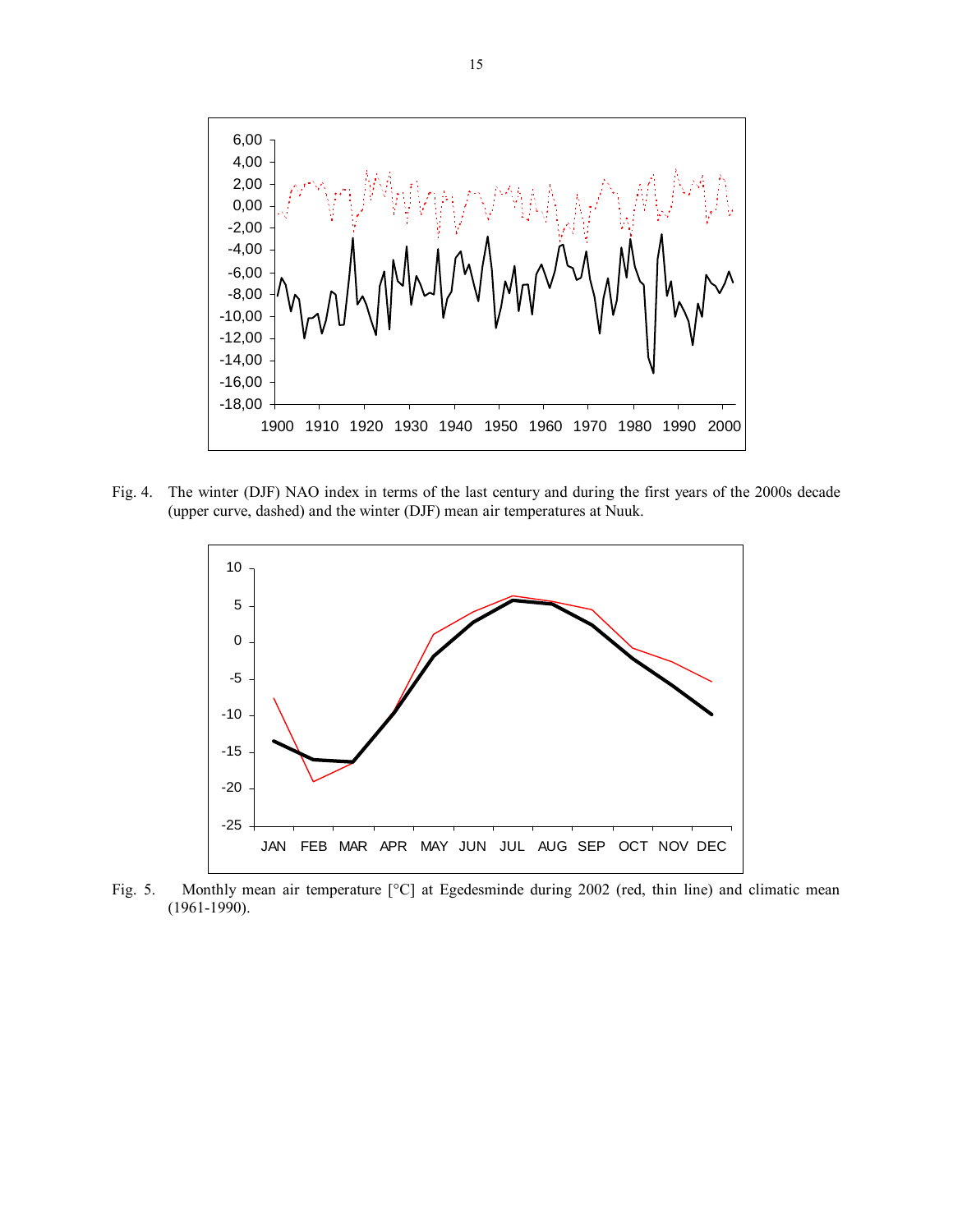

Fig. 6. Monthly mean air temperature [°C] at Nuuk during 2002 (red, thin line) and climatic mean (1961-1990).



Fig. 7. Monthly mean air temperature [°C] at Angmagssalik during 2002 (red, thin line) and climatic mean (1961-1990).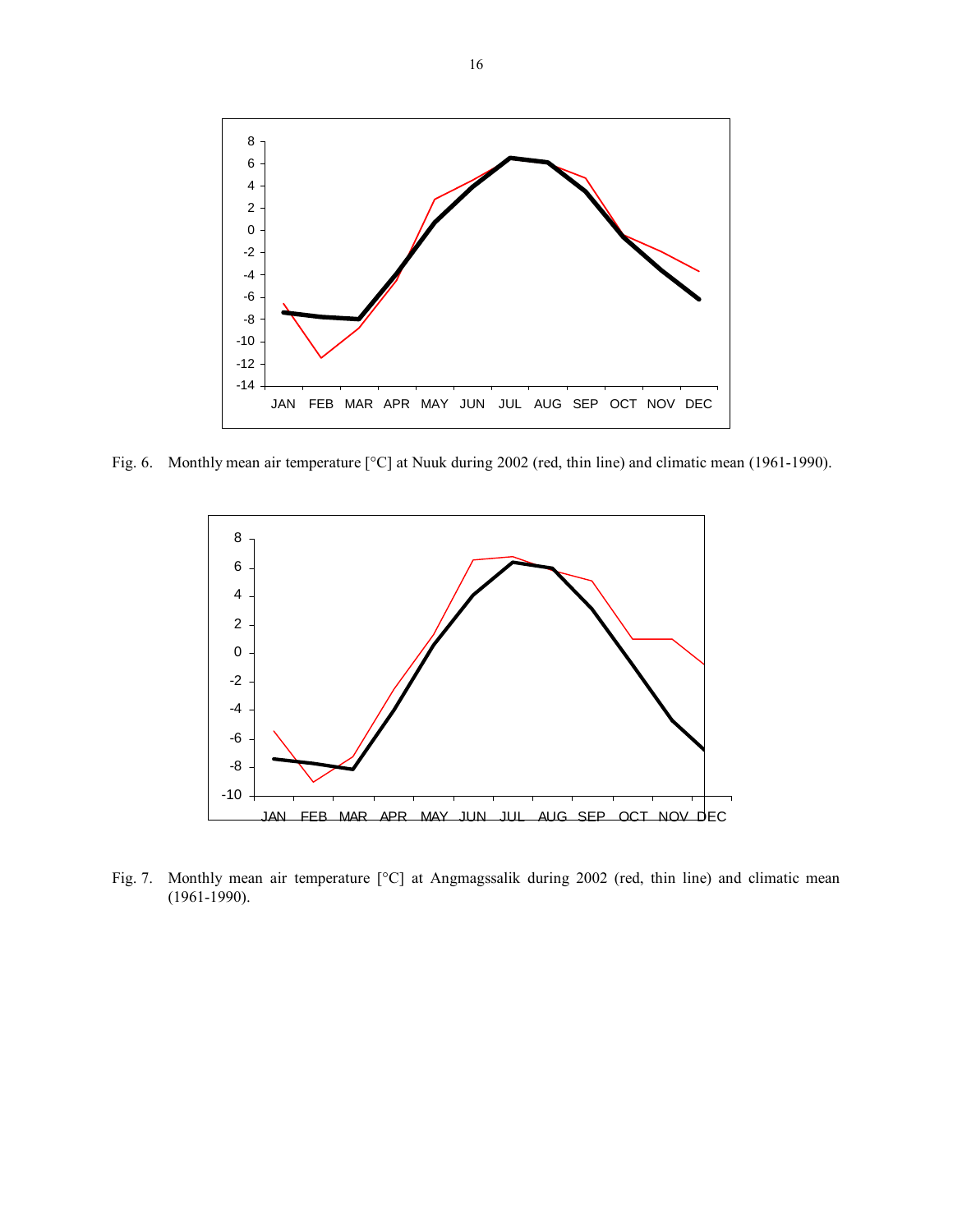

Fig. 8. Time series of annual mean air temperature anomalies at Nuuk (1876-2002, rel. 1961-90), and 13-year running mean.



Fig. 9. Composite of decadal air temperature anomalies at Nuuk given relative to the climatic mean of 1961-90 for the decades of the 1950s- 1990s and 2000s (dashed column).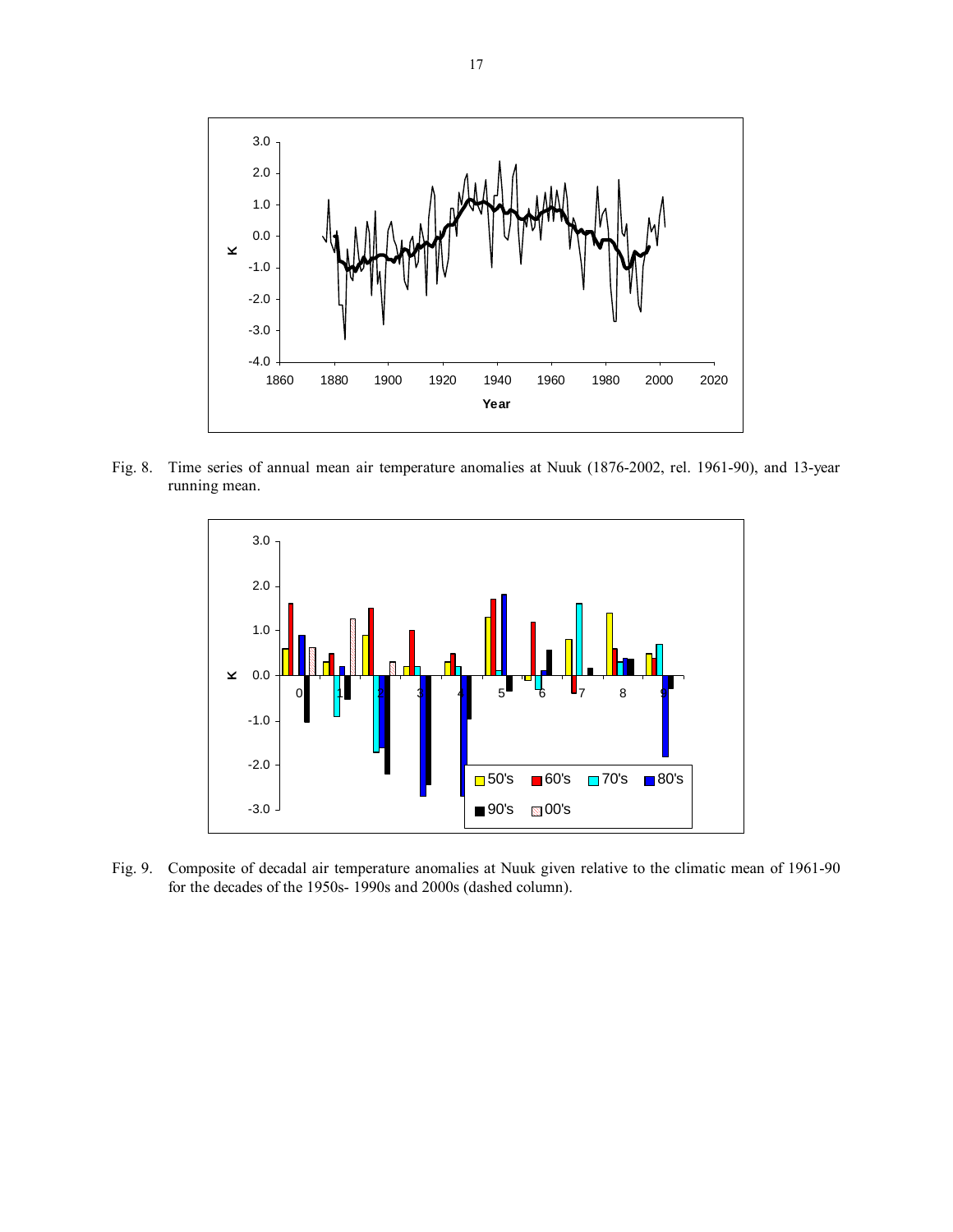

Fig. 10. Time series of annual mean air temperature anomalies at Nuuk; 5-year (thin: 1880-2002), and 13-year (bold: 1882-1996) running mean; both time series rel. to climatic mean 1961-90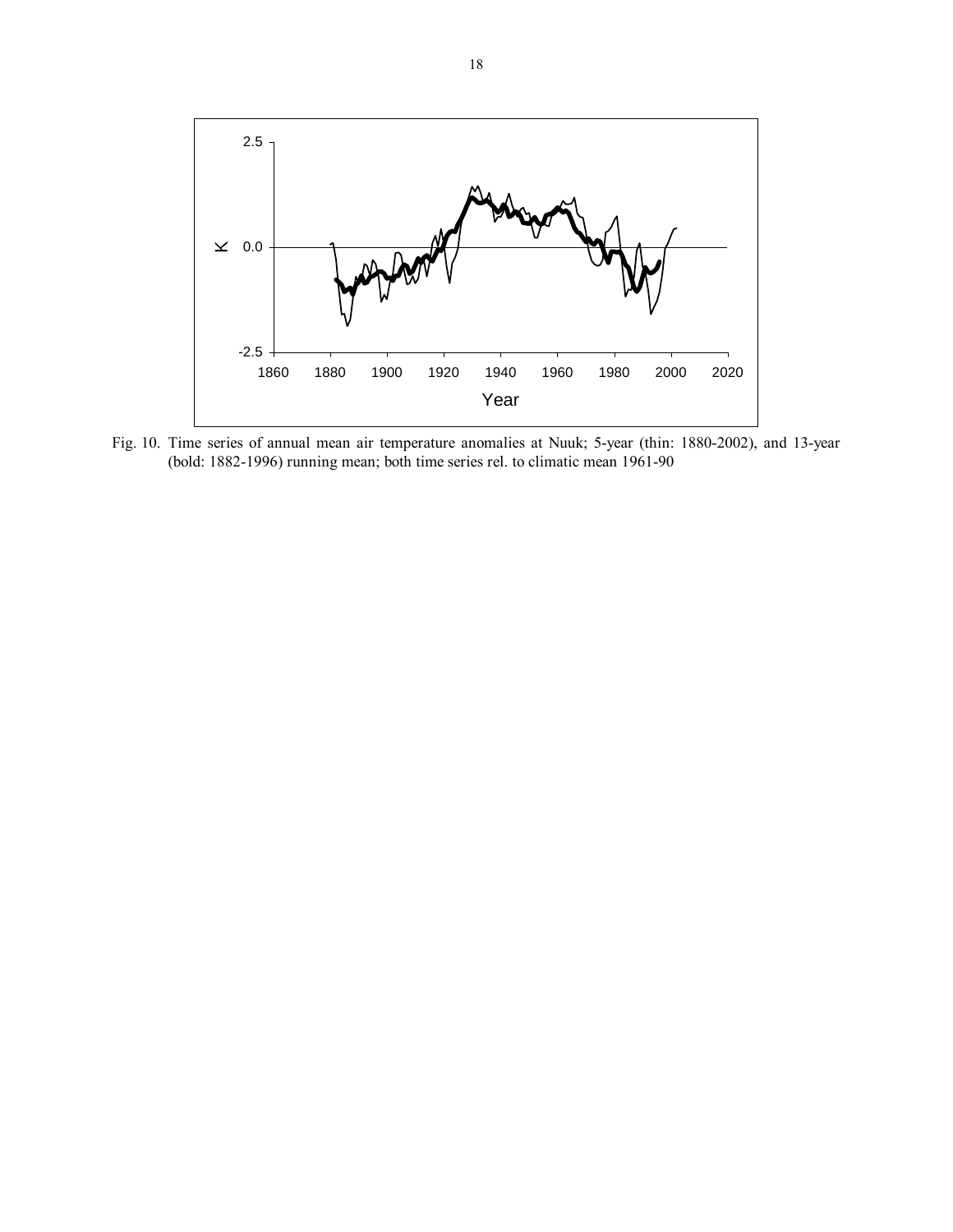

Fig. 11. Ice cover and ice edge during 18-22 March 2002 (Davis Strait).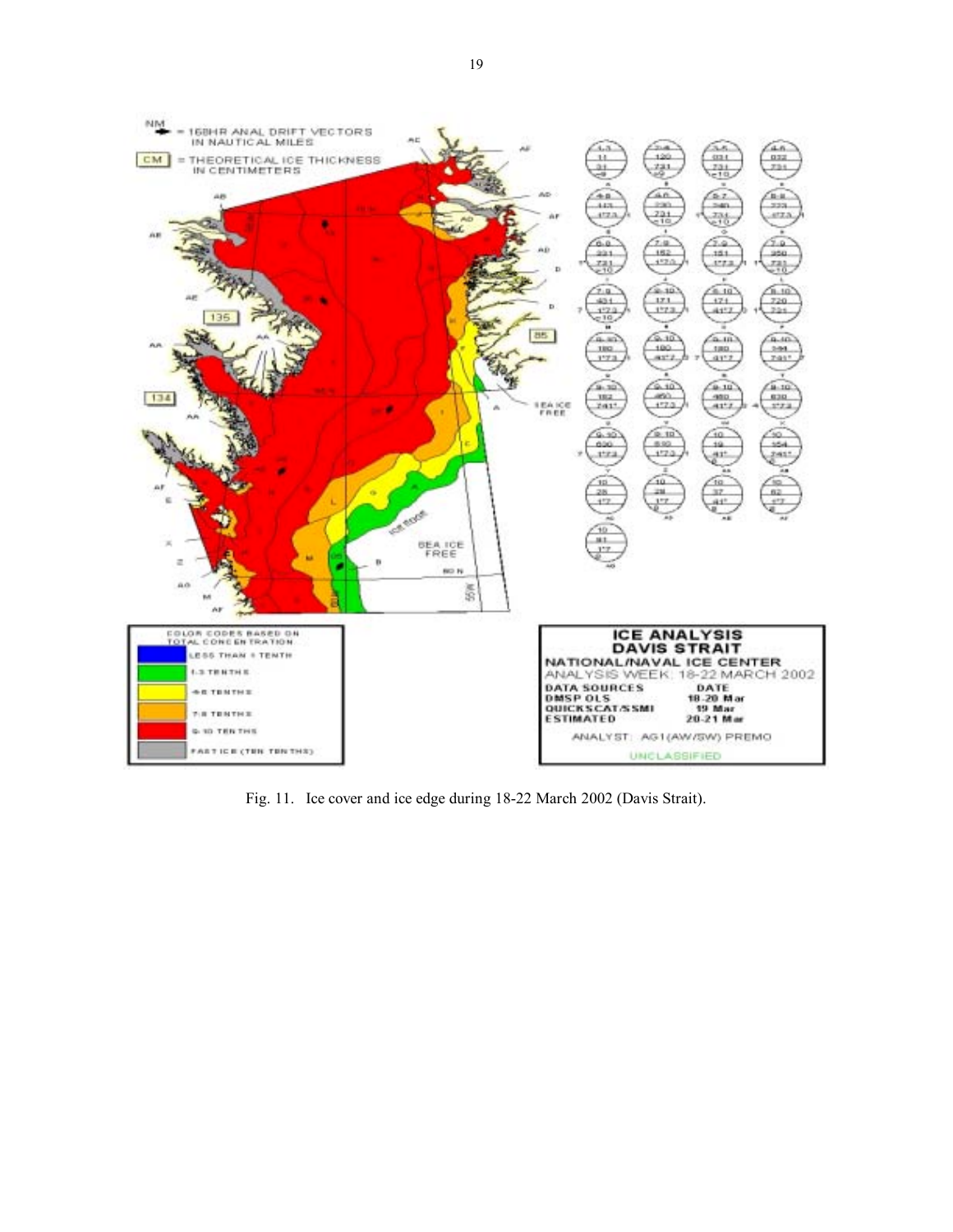

Fig. 12. Ice cover and ice edge during 18-22 March 2002 (Greenland Southwest).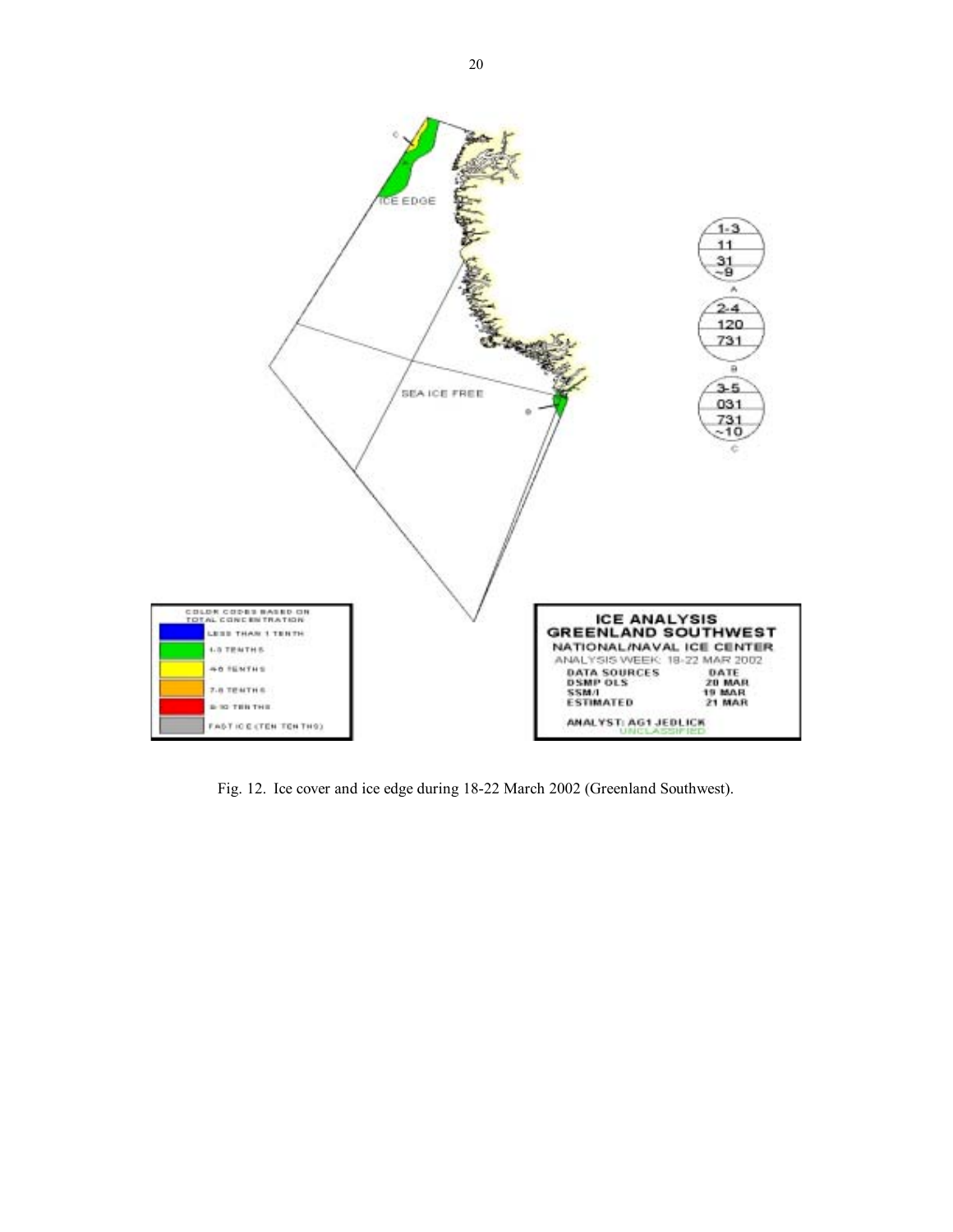

Fig. 13. Ice cover and ice edge during 18-22 March 2002 (Greenland South).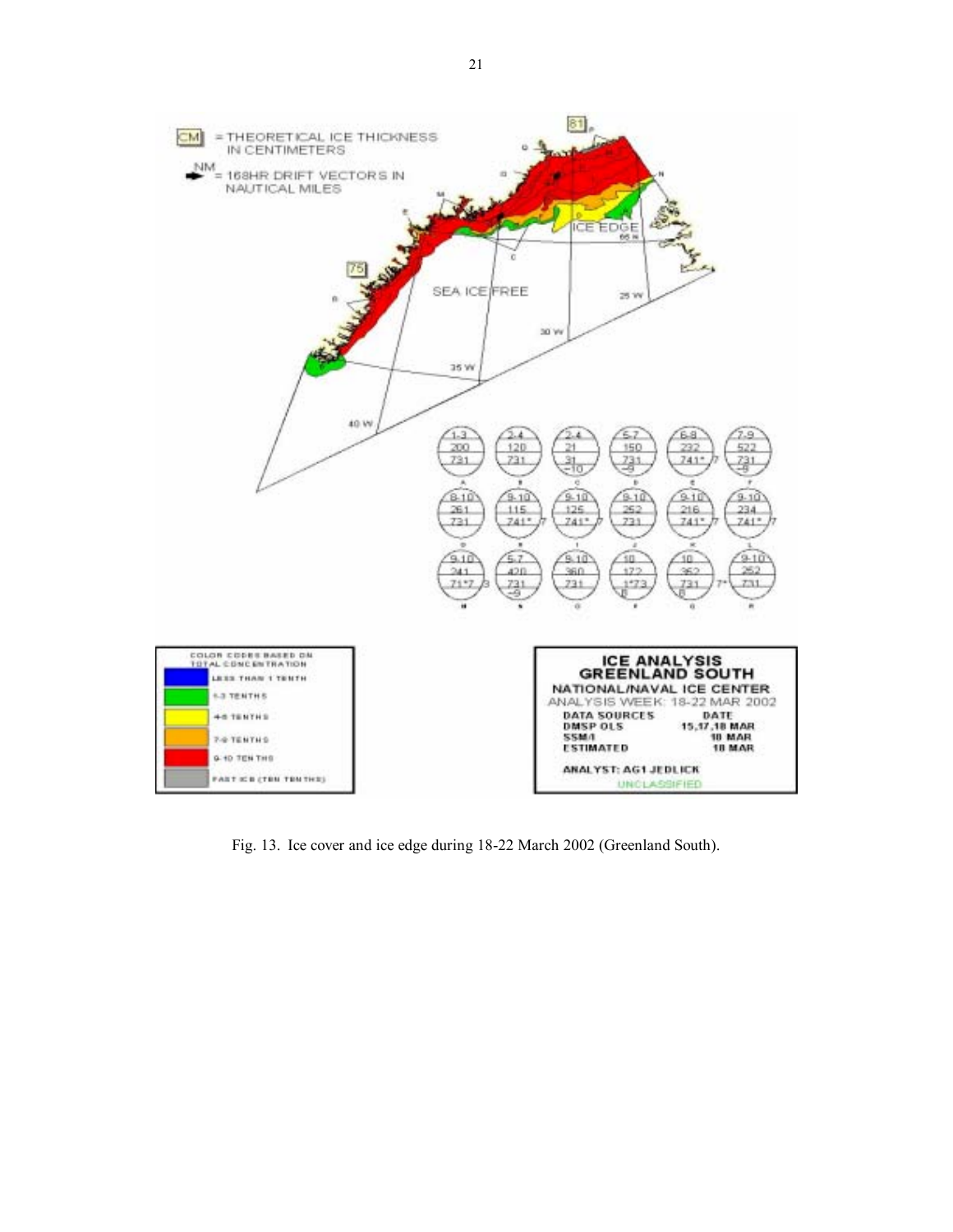

Fig. 14. Ice cover and ice edge during 10-14 June 2002 (Greenland Southwest).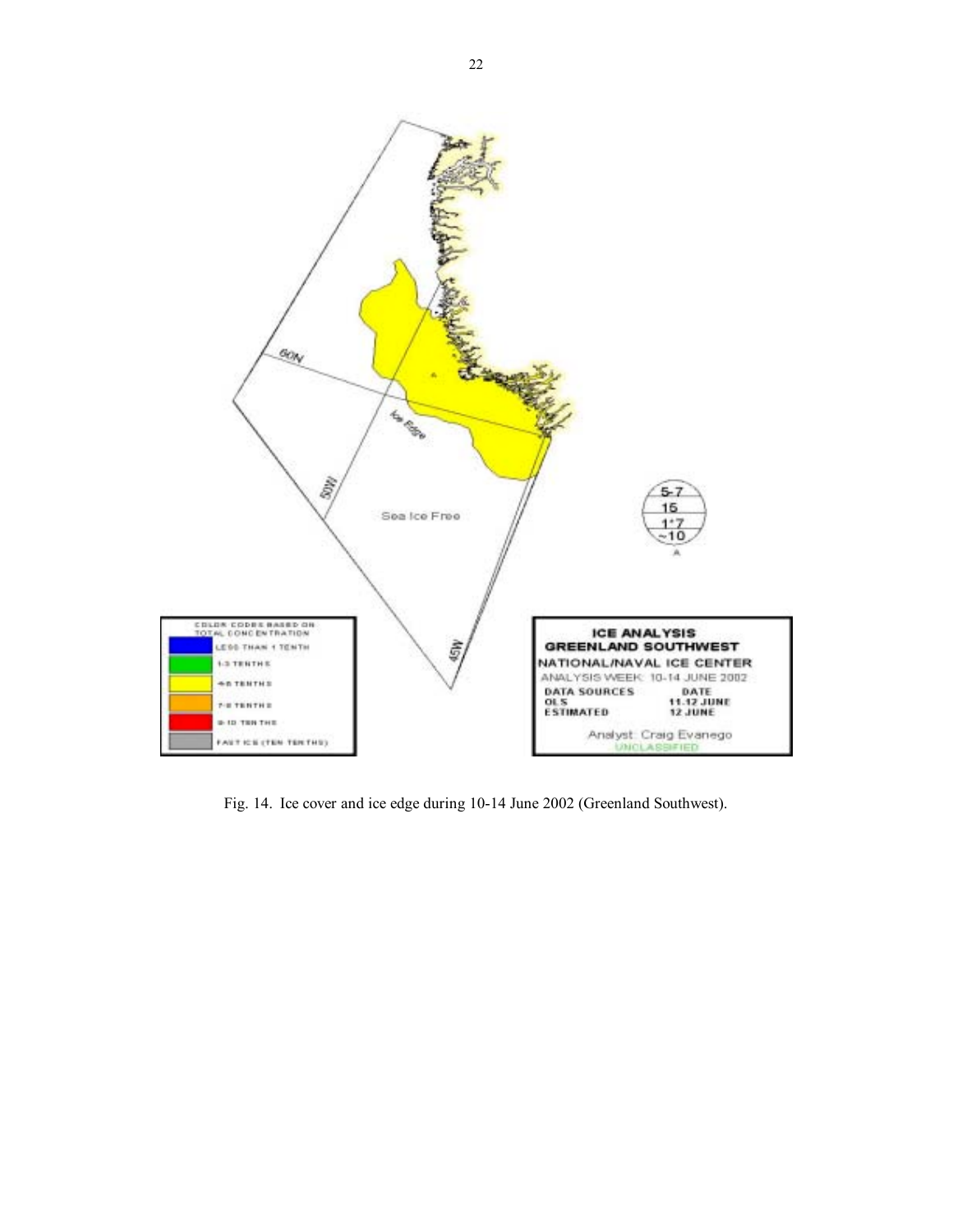

Fig. 15. Ice cover and ice edge during 25-29 November 2002 (Davis Strait).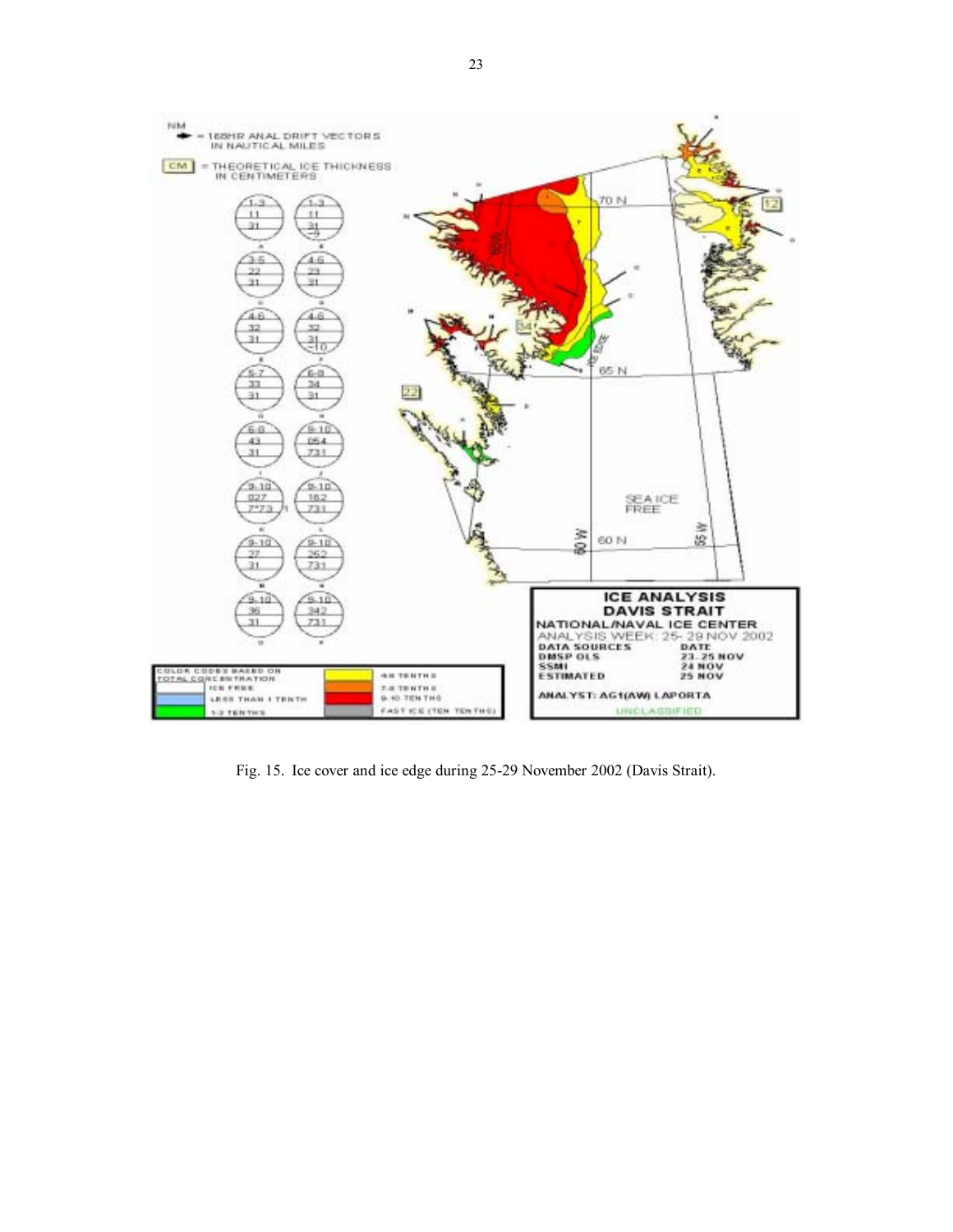

Fig. 16. Ice cover and ice edge during 25-29 November 2002 (Greenland South).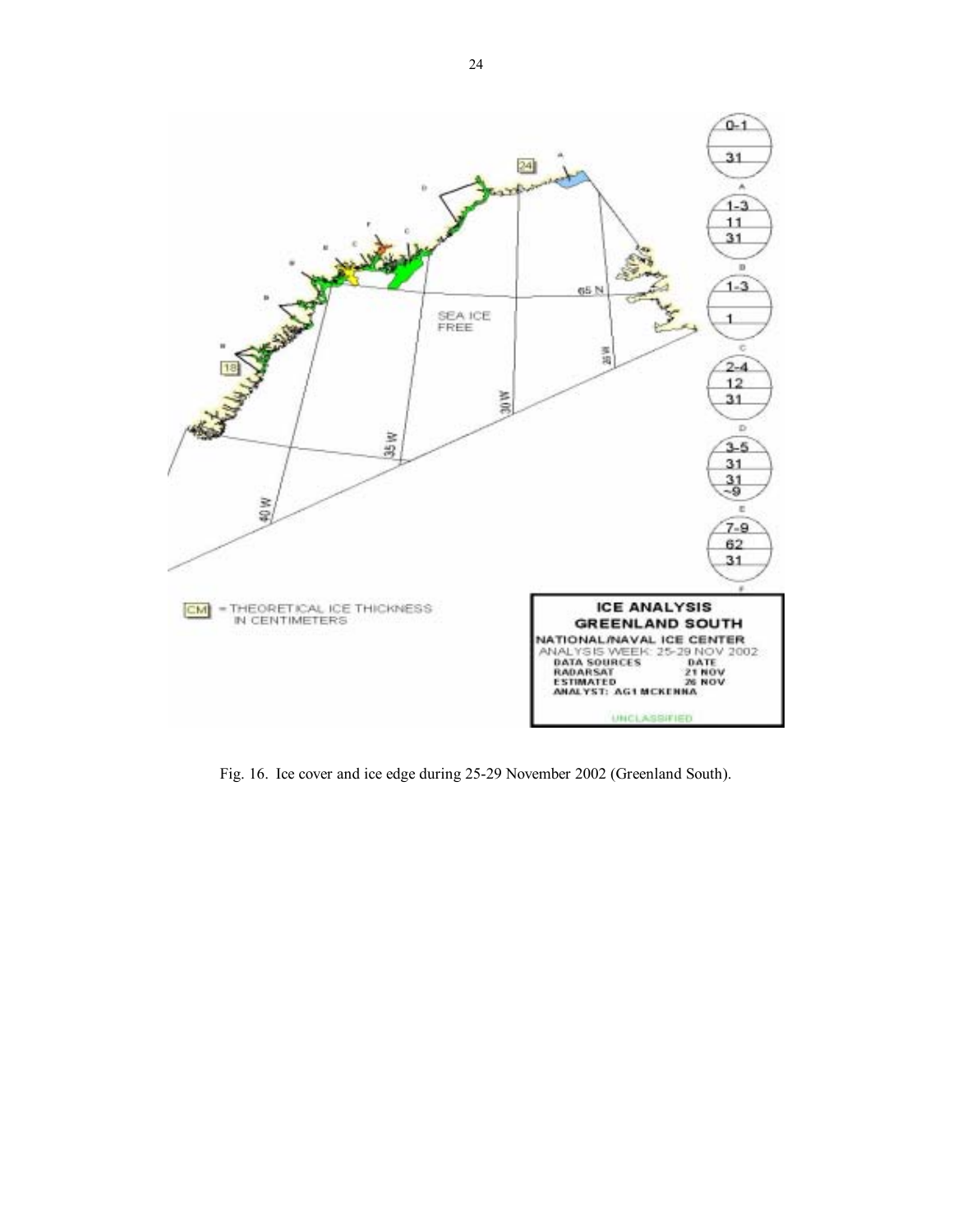

Fig. 17. Sea-surface Temperature Anomalies during January-June 2002.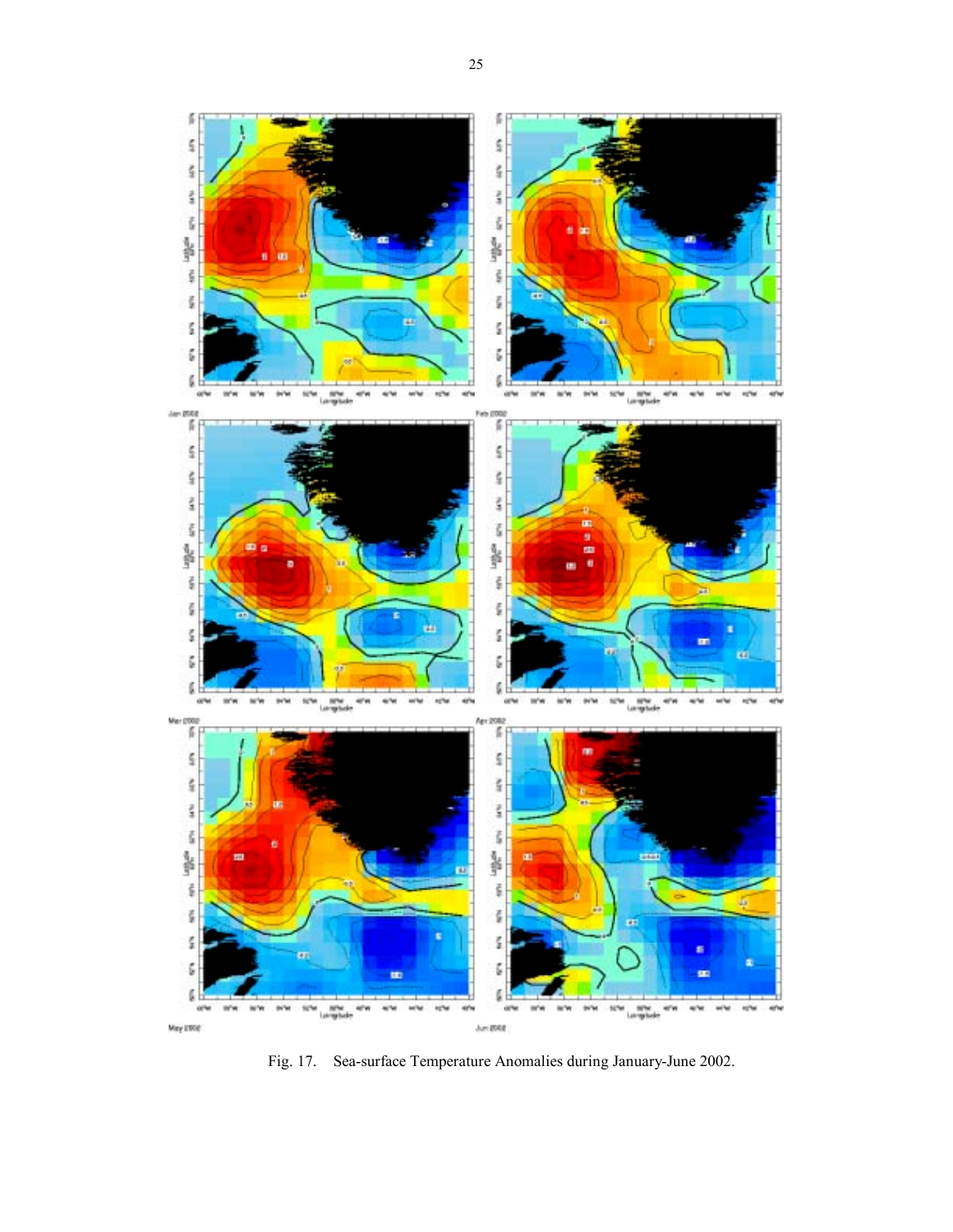

Fig. 18. Sea-surface Temperature Anomalies during July-December 2002.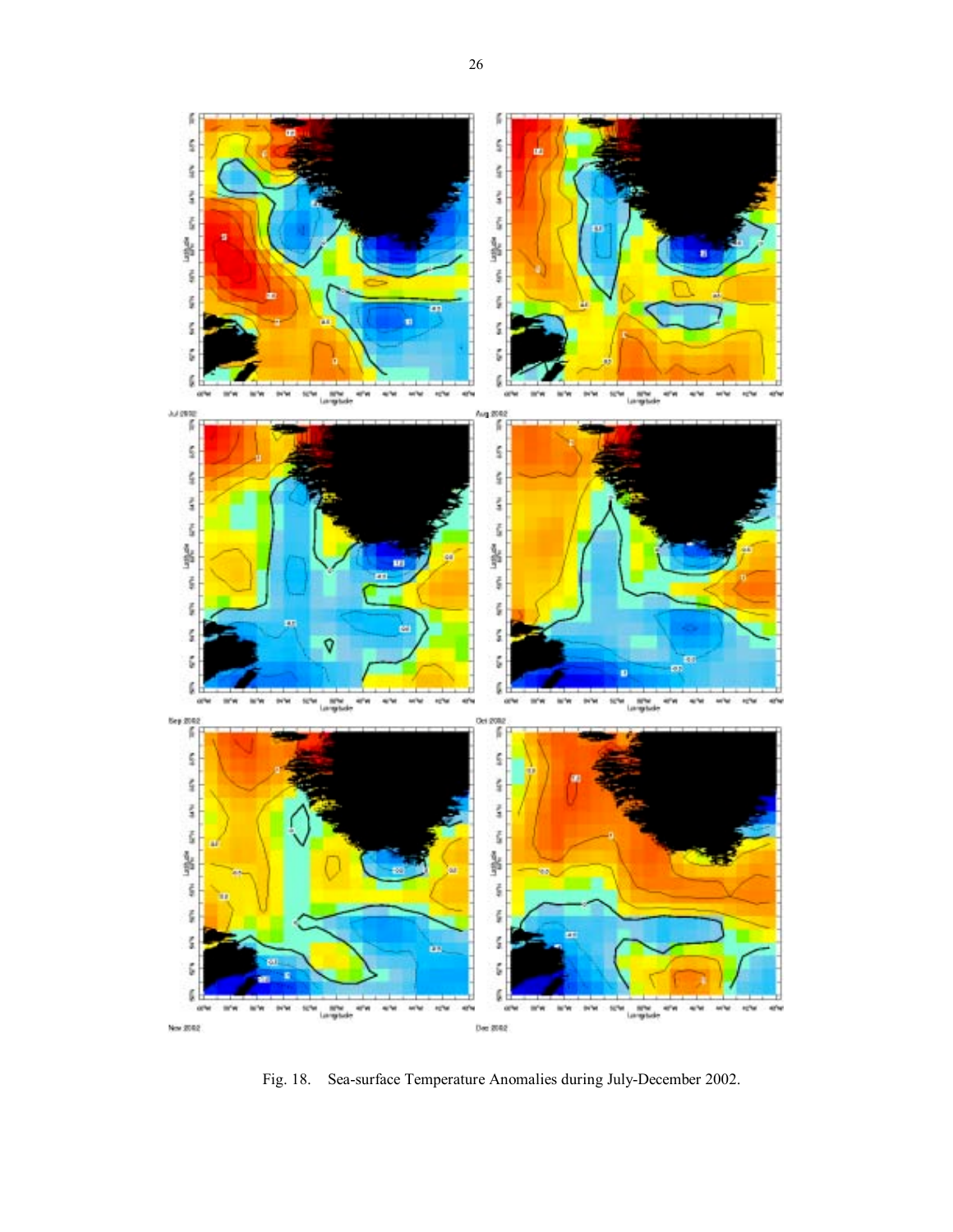

Fig. 19. Positions of sampled NAFO Standard Stations and Sections  $(31 Oct - 8 Nov 2002)$ .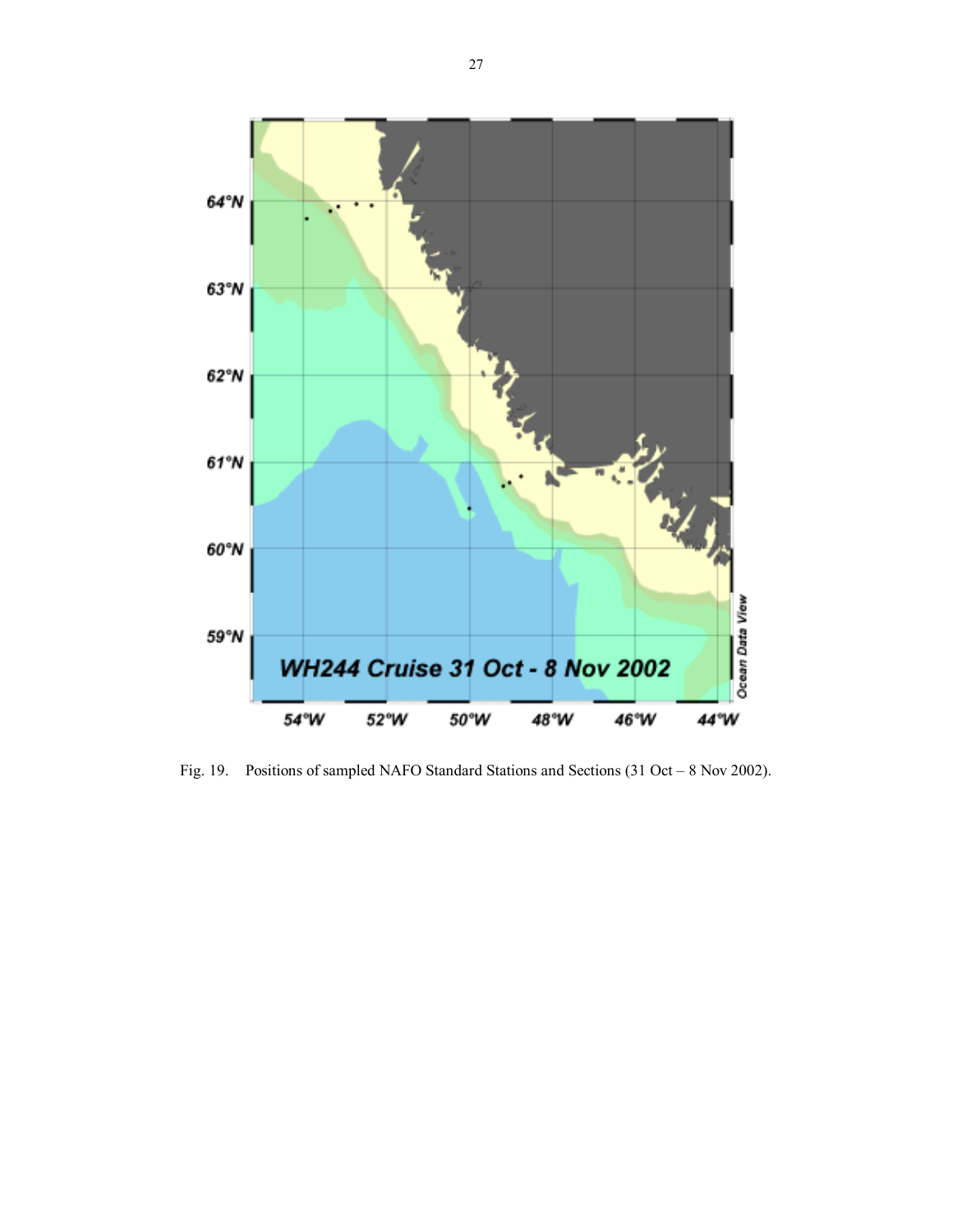

Fig. 20. Potential temperature and salinity along Fylla Bank Section (8 November 2002).



Fig. 21. Potential temperature and salinity along Cape Desolation Section (3 November 2002).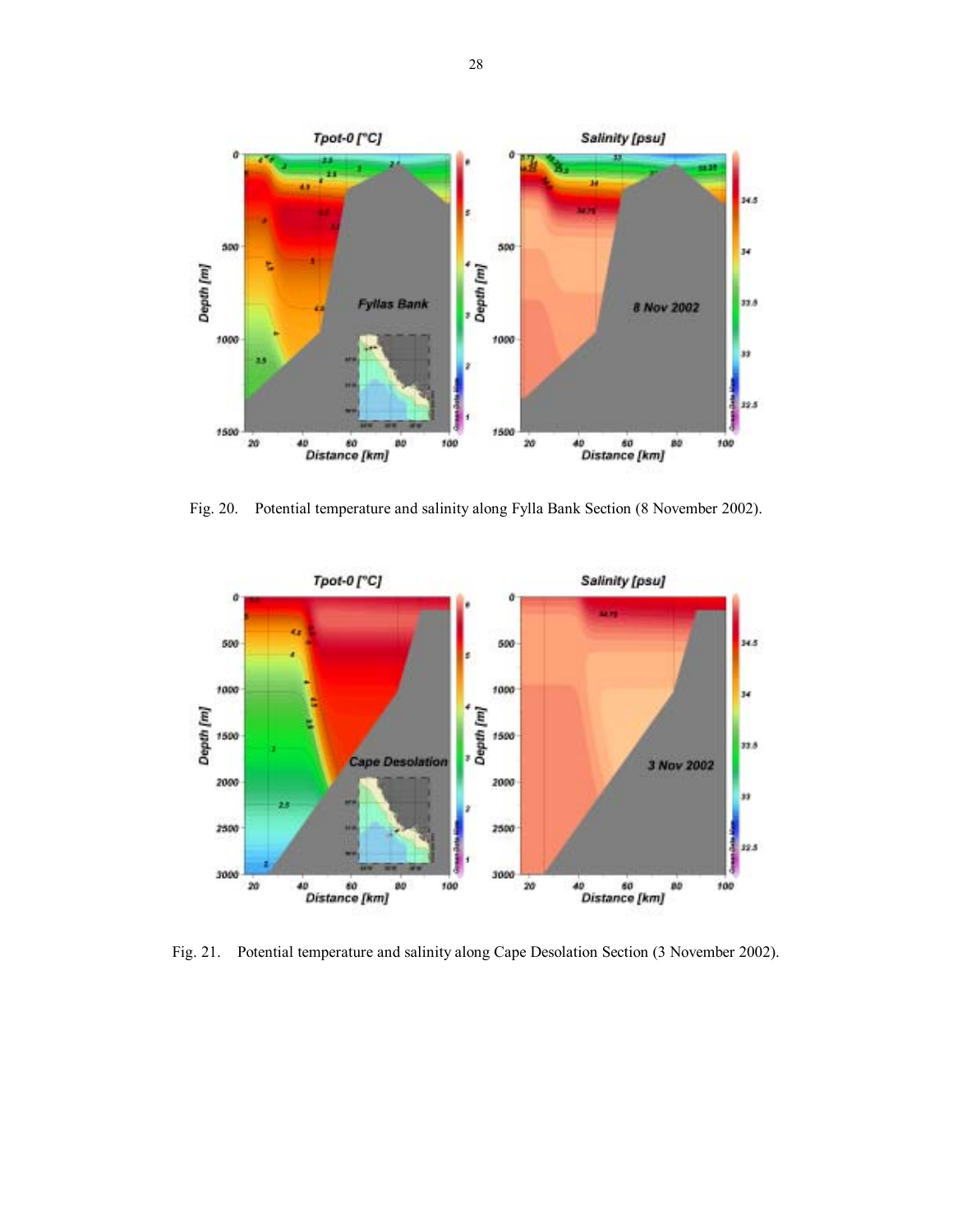

Fig. 22. Theta/S diagram of station profiles indicated in Fig. 19.



Fig. 23. Salinity of calibration samples at Cape Desolation Section station 3 (60°28′N, 50° 00′W).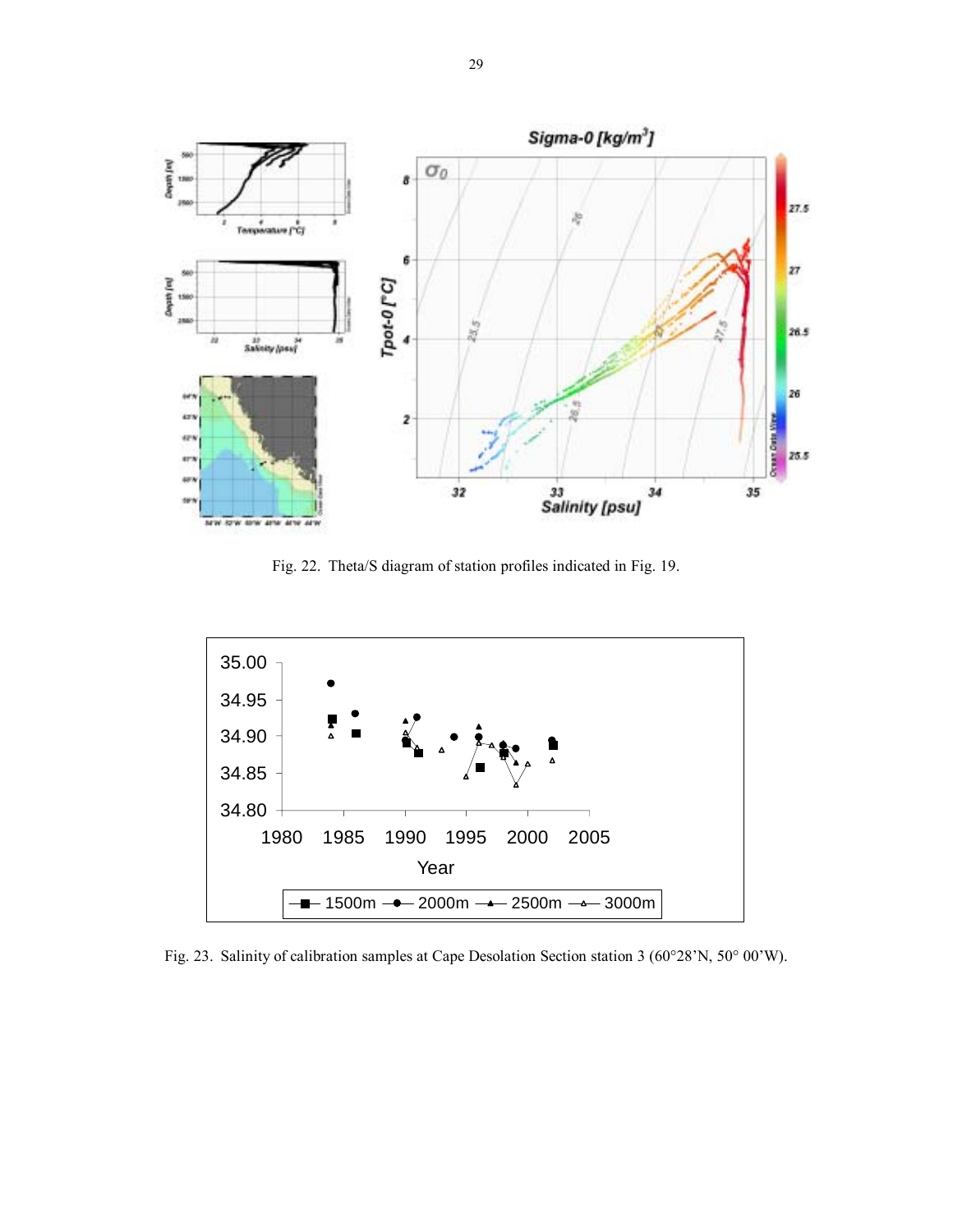

Fig. 24. Mean temperature anomalies of water layer 0-50 m at station 4 of the Fyllas Bank Section; data 1980- 2002 (dashed: NAO Index).



Fig. 25. Mean temperature anomalies of water layer 0-200 m at station 4 of the Fyllas Bank Section; data 1980- 2002 (dashed: NAO Index).